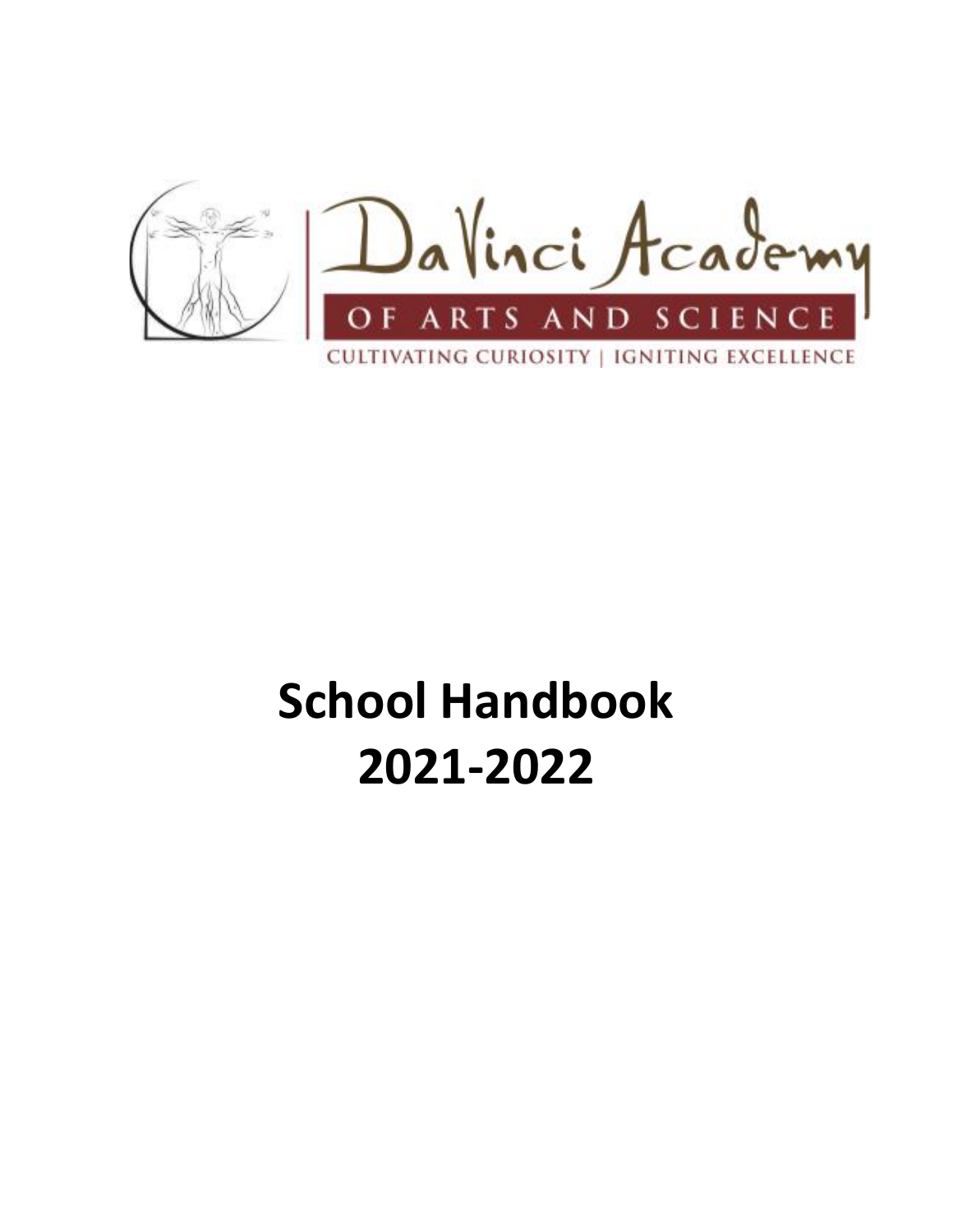Dear DaVinci Parents and Students:

Welcome to DaVinci Academy of Arts and Science! We are excited to welcome you to the 2021-2022 school year. The purpose of this handbook is to provide information about DaVinci Academy's expectations to ensure the experience is productive and supportive for all children.

Any additional guidance pertaining to Covid-19 for the 21-22 school year will be added as a supplemental document to the 21-22 handbook, as the guidance evolves will keep the supplemental document up to date and available on our website.

We look forward to an extraordinary year together!

Sincerely,

Ahan Silky fores

Ahava Silkey-Jones Executive Director

*DaVinci Academy of Arts and Science will awaken a passion for learning through an enriched and individualized approach to education. Students, parents and teachers will work together to ensure positive character development and build a strong foundation for higher education.*

*DaVinci Academy prohibits discrimination in all of its programs and activities on the basis of race, color, national origin, age, disability, and where applicable, sex, marital status, familial status, parental status, religion, sexual orientation and political beliefs.*

#### **District #4185**

532 Bunker Lake Blvd NE | Ham Lake, MN 55304 | Phone (763)754-6577 | Fax (763)767-7817 www.davincicharterschool.org

TO REPORT AN ABSENCE: (763)252-6130 or attendance@davincicharterschool.org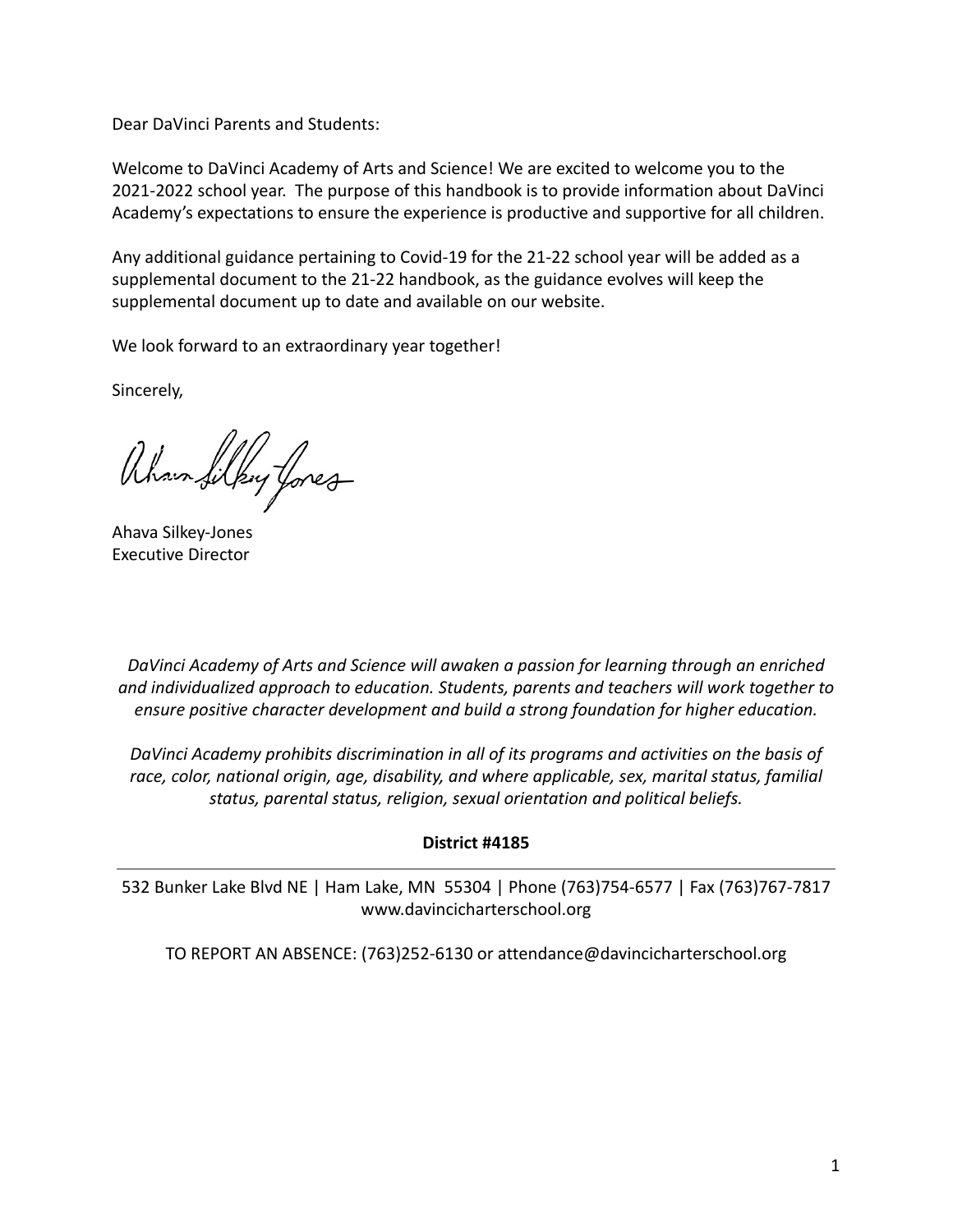#### **TABLE OF CONTENTS**

[GENERAL OVERVIEW](#page-6-0)

**[MISSION](#page-6-1)** 

[VISION](#page-6-2)

**[PILLARS](#page-6-3)** 

[CONTACT INFORMATION](#page-6-4)

[SCHOOL DEMOGRAPHICS](#page-7-0)

[ACHIEVEMENTS](#page-7-1)

[SCHOOL AND OFFICE HOURS](#page-7-2)

[STUDENTS SERVED](#page-7-3)

**[VISITORS](#page-7-4)** 

[ACADEMIC INFORMATION](#page-8-0)

[ACADEMIC ACCOUNTABILITY](#page-8-1)

[ASSESSMENTS](#page-8-2)

**[CURRICULUM](#page-8-3)** 

[EARLY ENTRANCE TO KINDERGARTEN](#page-9-0)

[FIELD TRIPS](#page-9-1)

[HOMEWORK](#page-10-0)

**[RENAISSANCE](#page-10-1)** 

[STUDENT SUPPORT](#page-10-2)

[TITLE I](#page-11-0)

# [COMMUNICATION AND REPORTING](#page-11-1)

**[CONCERNS](#page-11-2)** 

**[CONFERENCES](#page-12-0)** 

[EMERGENCY MESSAGES](#page-12-1)

**[NEWSLETTERS](#page-12-2)** 

[REPORT CARDS/PROGRESS REPORTS](#page-12-3)

[TELEPHONE CONTACT](#page-12-4)

[BEHAVIOR INFORMATION](#page-13-0)

[POSITIVE BEHAVIOR INTERVENTIONS AND SUPPORTS](#page-13-1) [BULLYING](#page-13-2)

[CHEMICALS/TOBACCO/ALCOHOL/VAPING](#page-14-0)

**[ATTENDANCE](#page-14-1)** 

[ABSENCES/REPORTING](#page-14-2)

[CHANGE OF PICK-UP OR BUS/ SILENT DISMISSAL](#page-14-3)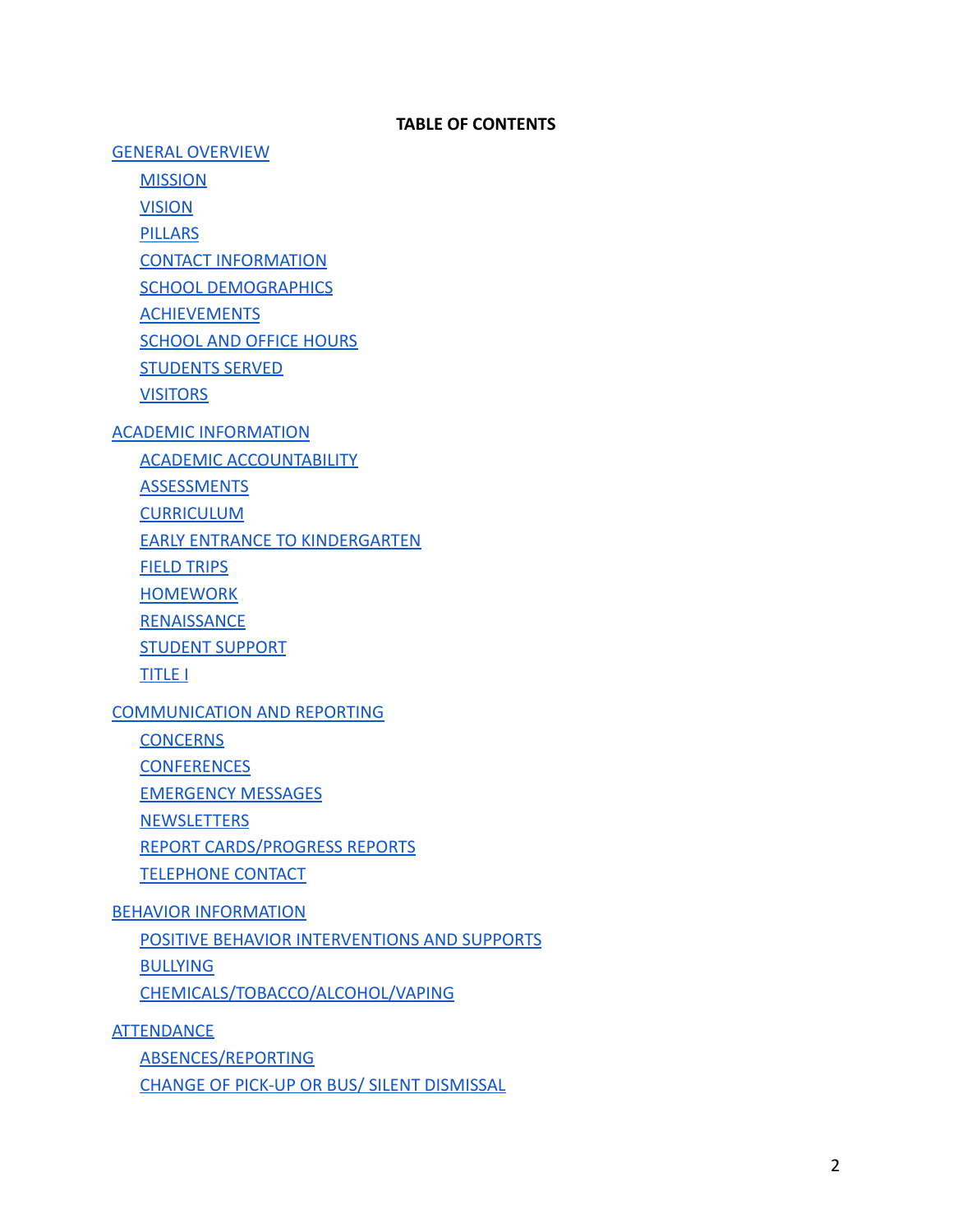[CLOSINGS/ WEATHER OR EMERGENCY](#page-15-0)

[EARLY DISMISSAL](#page-15-1)

[EXCUSED/UNEXCUSED ABSENCES](#page-15-2)

[Excused Absences](#page-15-3)

[Unexcused Absences](#page-16-0)

[MISSED ASSIGNMENTS](#page-16-1)

[RELEASE OF STUDENT](#page-16-2)

**[TARDINESS](#page-16-3)** 

**[TRUANCY](#page-17-0)** 

**[VACATIONS](#page-17-1)** 

#### [CALENDAR](#page-18-0)

[MODIFIED YEAR-ROUND SCHEDULE](#page-19-0)

#### **[HEALTH SERVICES](#page-19-1)**

[ACCIDENTS AND INJURIES](#page-19-2)

**[ALLERGIES](#page-19-3)** 

[EMERGENCY CONTACTS](#page-19-4)

**[HEALTH CONCERNS](#page-19-5)** 

[ILLNESS/SICK CHILD](#page-19-6)

[IMMUNIZATION REQUIREMENTS](#page-20-0)

[MEDICATION](#page-20-1)

#### [NUTRITIONAL PROGRAM](#page-21-0)

[MEAL PAYMENT INFORMATION](#page-21-1) [PAYMENTS USING INFINITE CAMPUS ONLINE SERVICE](#page-21-2) [OTHER PAYMENT OPTIONS](#page-22-0) [BLOCKING STUDENT PURCHASES](#page-22-1) [REFUNDS OR BALANCE TRANSFERS](#page-22-2)

[APPLICATION FOR EDUCATIONAL BENEFITS](#page-22-3)

#### [TRANSPORTATION](#page-22-4)

[BUSING](#page-22-5)

[BUS STOP GUIDELINES](#page-23-0)

[When to Arrive at Your Stop](#page-23-1)

[Late Buses](#page-23-2)

**[MORNING BUS](#page-23-3)** 

[Missing the Morning Bus](#page-24-0)

[If the Bus is Late to School](#page-24-1)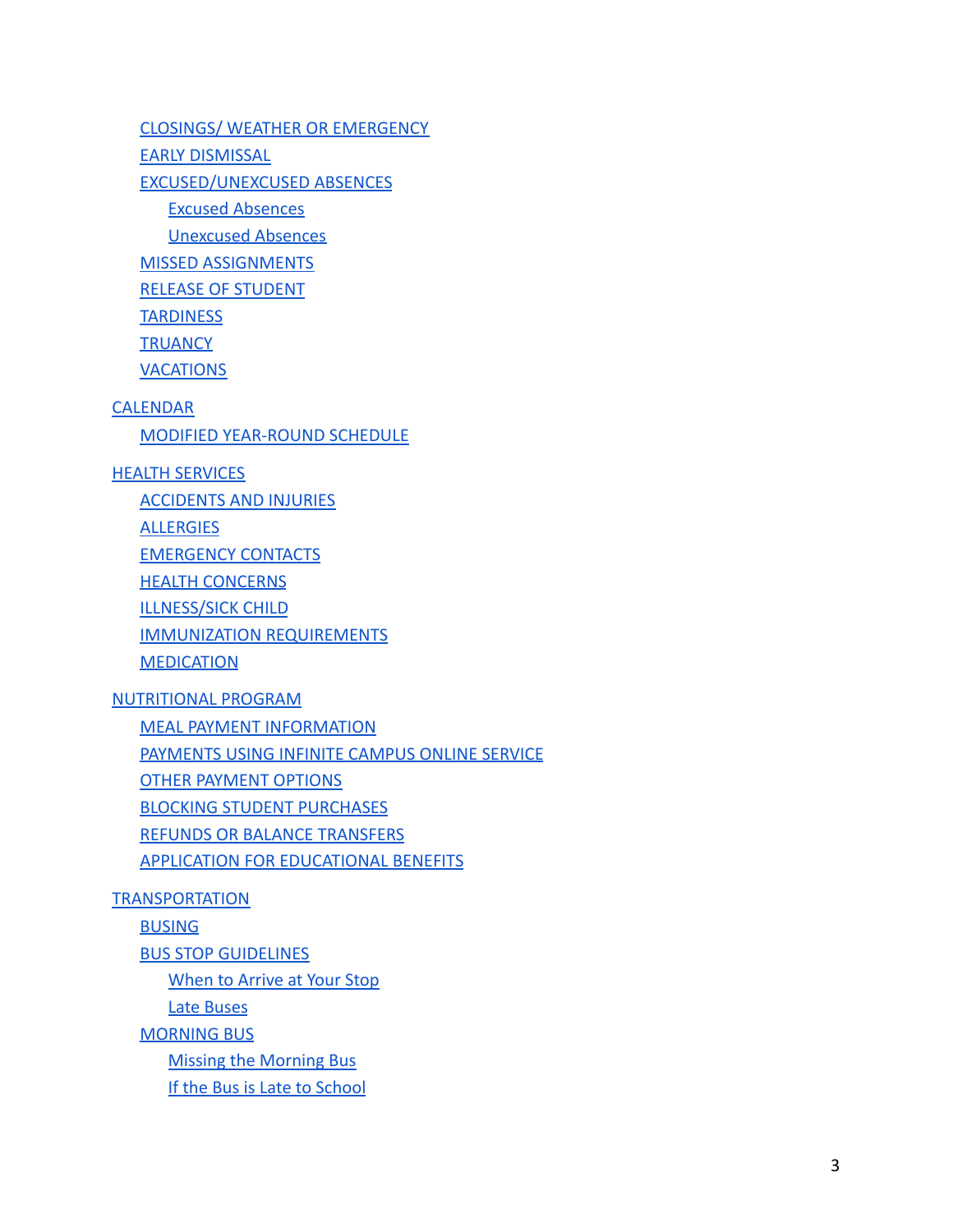[BUS DISMISSAL](#page-24-2)

[Afternoon Instructions](#page-24-3)

[Afternoon Bus Departure](#page-24-4)

[Missing the Afternoon Bus](#page-24-5)

[Meeting the Bus at Drop-Off](#page-25-0)

[Missing Your Child's Bus](#page-25-1)

[CONDUCT ON SCHOOL BUSES](#page-25-2)

[Bus Safety](#page-25-3)

[Rules at the Bus Stop](#page-26-0)

[Rules on the Bus](#page-26-1)

**[Consequences](#page-26-2)** 

[Vandalism/Bus Damage](#page-26-3)

#### [FAMILY INVOLVEMENT](#page-27-0)

[PARENT TEACHER ORGANIZATION \(PTO\)](#page-27-1)

[VOLUNTEERING](#page-27-2)

#### [EXTRACURRICULAR ACTIVITIES](#page-27-3)

#### **[OTHER INFORMATION](#page-28-0)**

[CLASSROOM PLACEMENTS](#page-28-1) [ELECTRONIC DEVICES](#page-28-2) [EMERGENCY DRILLS AND TRAINING](#page-29-0) [INTERNET USE](#page-29-1) [ITEMS FROM HOME](#page-29-2) [LATEX](#page-29-3) [LOST AND FOUND](#page-30-0) [PARENT CONTACT DURING SCHOOL DAY](#page-30-1) **[PETS](#page-30-2)** [PHOTOS: PERMISSION FOR USE/ OPT OUT](#page-30-3) **[RECESS](#page-30-4)** 

**[SECURITY](#page-30-5)** 

**[SCHOOL PICTURES](#page-31-0)** 

[STUDENT SEARCHES](#page-31-1)

[SUSPECTED CHILD ABUSE](#page-31-2)

[TELEPHONE USE BY STUDENTS](#page-31-3)

[TEXTBOOKS, LIBRARY BOOKS, TECHNOLOGY AND OTHER SCHOOL](#page-31-4) MATERIALS

[UNIFORM / DRESS CODE](#page-31-5)

[Dress Code Responsibility](#page-32-0)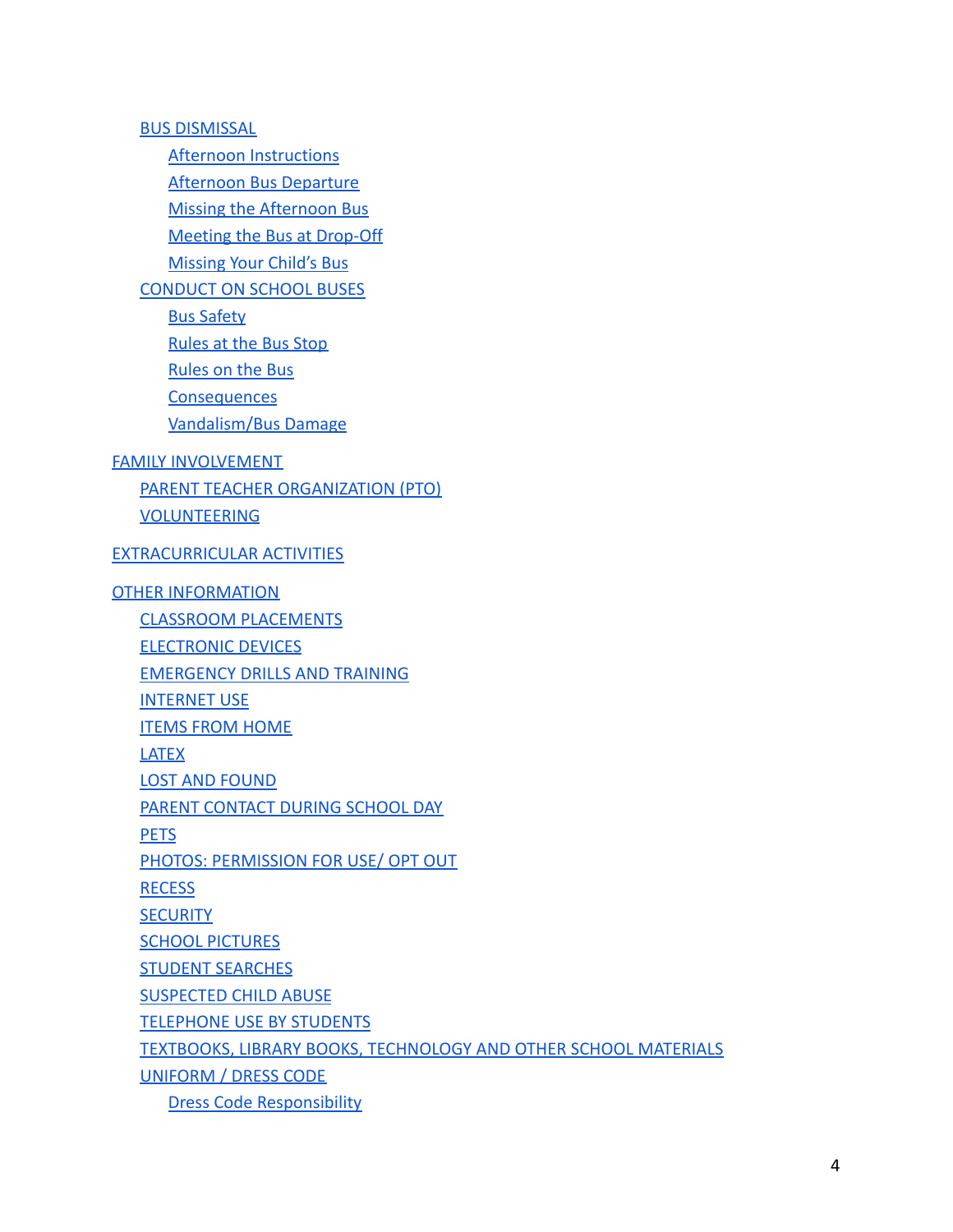[Dress Code Policy Enforcement](#page-32-1) [WITHDRAWAL OF STUDENTS](#page-34-0) **[WELLNESS](#page-34-1) [Birthdays](#page-34-2)**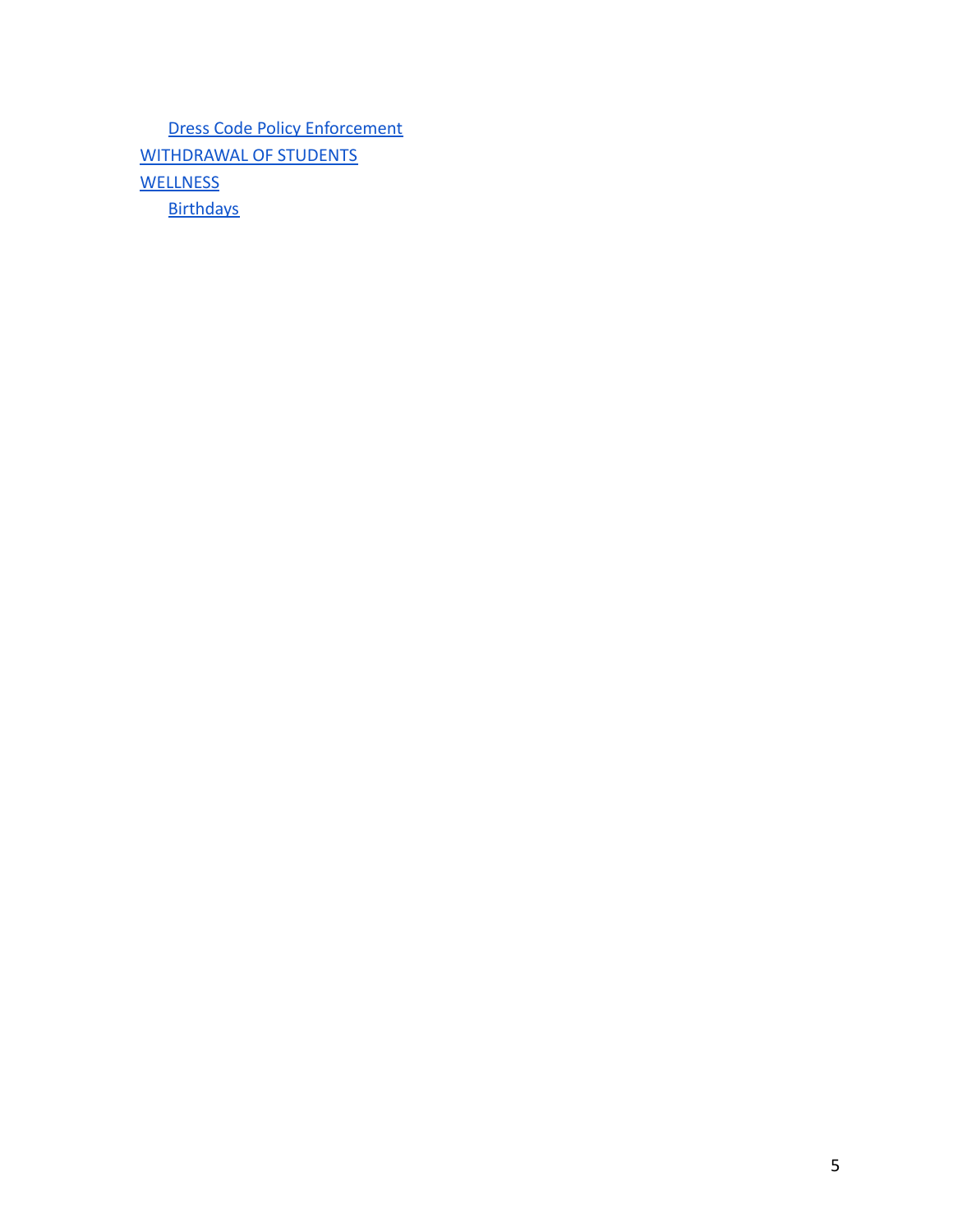#### **GENERAL OVERVIEW**

<span id="page-6-0"></span>DaVinci Academy of Arts and Science is a K-8 charter school that does not charge registration or tuition fees. The school is open to any interested students entering kindergarten through eighth grade, according to the board approved enrollment policy.

DaVinci Academy prohibits discrimination in all of its programs and activities on the basis of race, color, national origin, age, disability, and where applicable, sex, marital status, familial status, parental status, religion, sexual orientation and political beliefs.

This Handbook does not cover all situations. The DaVinci Academy administration reserves the right to address student conduct in violation of school rules and expectations not specifically covered in this publication on a case-by-case basis.

#### <span id="page-6-1"></span>**MISSION**

DaVinci Academy of Arts and Science will awaken a passion for learning through an enriched and individualized approach to education. Students, parents and teachers will work together to ensure positive character development and build a strong foundation for higher education.

#### <span id="page-6-2"></span>**VISION**

DaVinci Academy of Arts and Science will be known and respected for providing a dynamic educational experience in which students become lifelong learners with a sense of responsibility to society.



#### <span id="page-6-3"></span>**PILLARS**

We operate under the following pillars. More information regarding these pillars can be found on our website.

- Arts and Science Focus
- Enriched Learning Experiences
- Differentiated Instruction
- Character Development

#### <span id="page-6-4"></span>**CONTACT INFORMATION**

| Address: | 532 Bunker Lake Blyd NE |
|----------|-------------------------|
|          | Ham Lake, MN 55304      |
| Phone:   | $(763)754-6577$         |
| Fax:     | $(763)767 - 7817$       |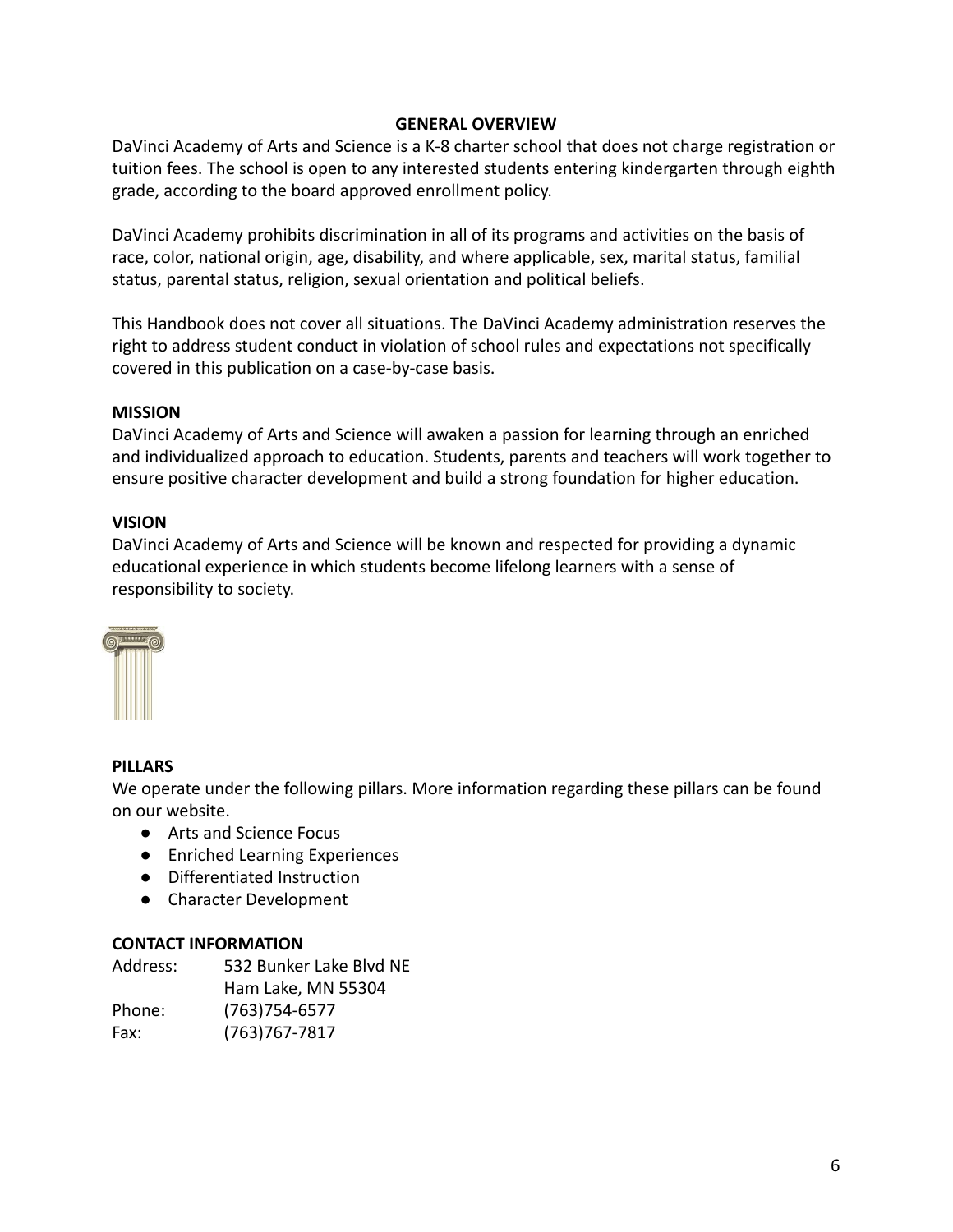# <span id="page-7-0"></span>**SCHOOL DEMOGRAPHICS**

- Type of School: K-8 Charter School
- Location: Ham Lake, MN
- Enrollment: Serving approximately 915 students from Andover, Anoka, Blaine, Coon Rapids, East Bethel, Ham Lake, Lino Lakes, and other surrounding communities
- Opened: September of 2008 in Blaine, moved to Ham Lake, August, 2017
- Authorizer: Friends of Education
- Academic Schedule: Modified Year-Round
- Curriculum: Core Knowledge Arts and Science Focused

#### <span id="page-7-1"></span>**ACHIEVEMENTS**

- Reward School 6 years in a row (2011-2016)
- 2016 National Blue Ribbon School Recipient
- High Quality Charter School / Minnesota Department of Education
- Surpassed state averages on standardized tests (2018)

|         | DaVinci Academy | State |
|---------|-----------------|-------|
| Math    | 72.0%           | 57.5% |
| Reading | 72.7%           | 60.4% |
| Science | 75.2%           | 52.9% |

#### <span id="page-7-2"></span>**SCHOOL AND OFFICE HOURS**

School Hours: 8:00 a.m. – 3:00 p.m. Office Hours: 7:30 a.m. – 5:00 p.m.

#### <span id="page-7-3"></span>**STUDENTS SERVED**

DaVinci Academy of Arts and Science serves children from kindergarten through eighth grade. See below for maximum class sizes (may change due to extenuating circumstances).

| Grade   | Max Class<br>Size |
|---------|-------------------|
| Κ       | 20                |
| $1 - 5$ | 26                |
| 6-8     | 25                |

#### <span id="page-7-4"></span>**VISITORS**

Parents and visiting guests are welcome. For everyone's safety, ALL visitors must sign in at the school office. You will receive a visitor badge or sticker that must be worn while you are on school property. Upon leaving, visitors and parents must sign out at the office.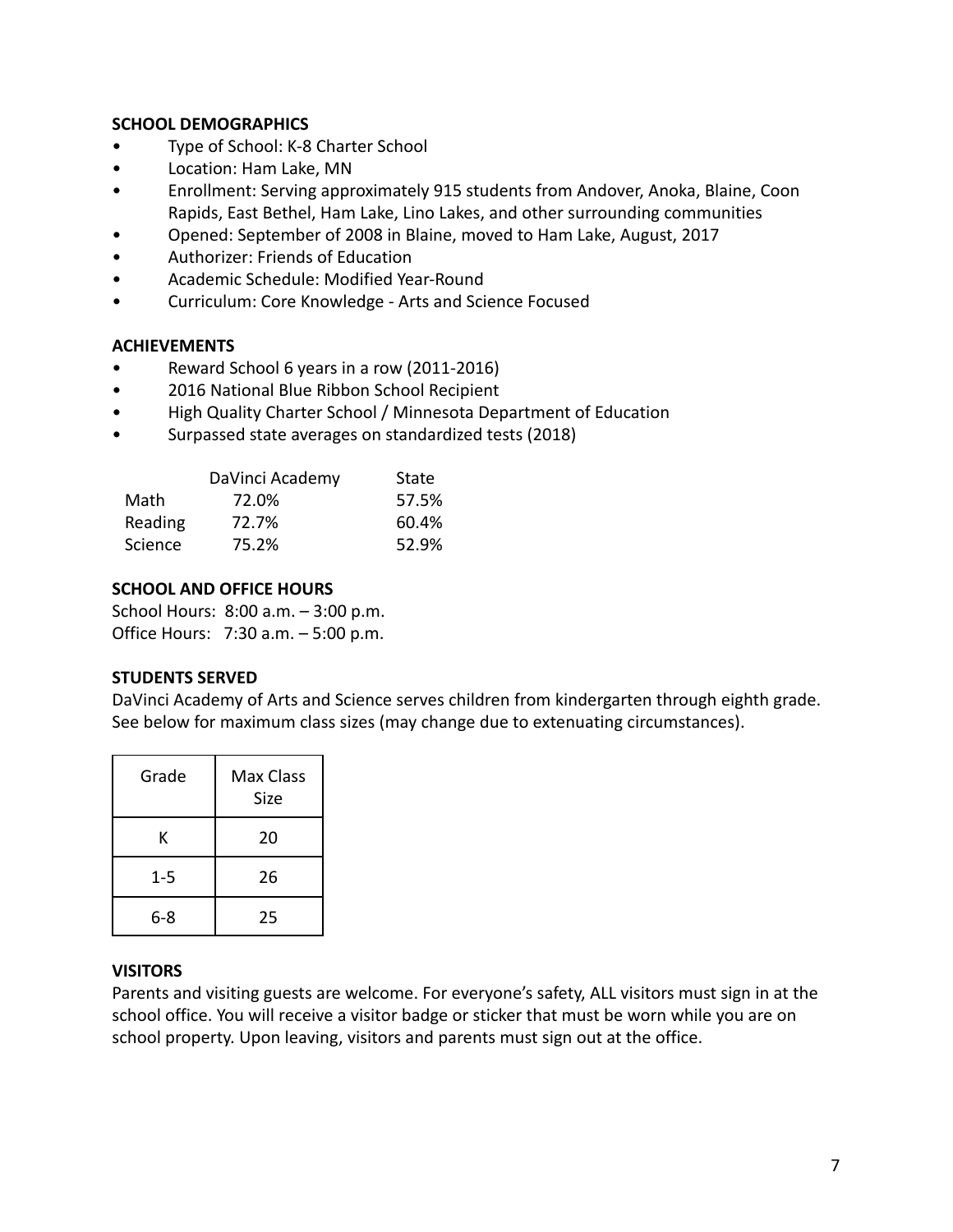#### <span id="page-8-0"></span>**ACADEMIC INFORMATION**

All students shall be afforded the right and opportunity to an equal education. No student shall be excluded, segregated or discriminated against in the school's educational environment for reasons of race, color, national origin, gender, economic status, disability, religion or religious affiliation or sexual orientation.

# <span id="page-8-1"></span>**ACADEMIC ACCOUNTABILITY**

We are committed to an environment that values academics and character. Academic accountability requires students to complete and present their own work. Academic dishonesty occurs when students take credit for work that is not their own through acts of cheating or plagiarism, or helps another student do so. In the case of dishonesty, parents will be notified.

Study or homework collaboration is not considered academic dishonesty unless prohibited or limited by expectations established by the teacher. Parents or tutors may dialogue with a student about an assignment, but may not do the assignment for the student.

# <span id="page-8-2"></span>**ASSESSMENTS**

#### FastBridge

Students in grades 2- 8 will be taking the FastBridge assessment test in the fall and the spring. These assessments provide teachers and families with data that help determine achievement and instructional levels in math and reading.

# STEP Literacy Assessment

STEP enables educators to implement a developmental approach to teaching reading using evidence to inform instruction. STEP introduces targeted interventions for students who need extra reading support.

# Data-Driven Assessments

Teacher-created assessments administered each trimester to determine student understanding of Minnesota state assessments and to inform reteaching strategies for teachers.

| <b>MCAs</b>                                                                              |                |
|------------------------------------------------------------------------------------------|----------------|
| Students in grades 3-8 take the Minnesota Comprehensive Assessment (MCAs) in the spring. |                |
| Reading                                                                                  | Grades 3-8     |
| Math                                                                                     | Grades 3-8     |
| Science                                                                                  | Grades 5 and 8 |

# [Click here to learn more.](https://davincicharterschool.org/academics/assessments/)

# <span id="page-8-3"></span>**CURRICULUM**

Our academic goal for each child is to promote higher-level thinking, while meeting each child at his/her ability level in order to help them reach their full potential. DaVinci Academy follows the Minnesota Academic Standards.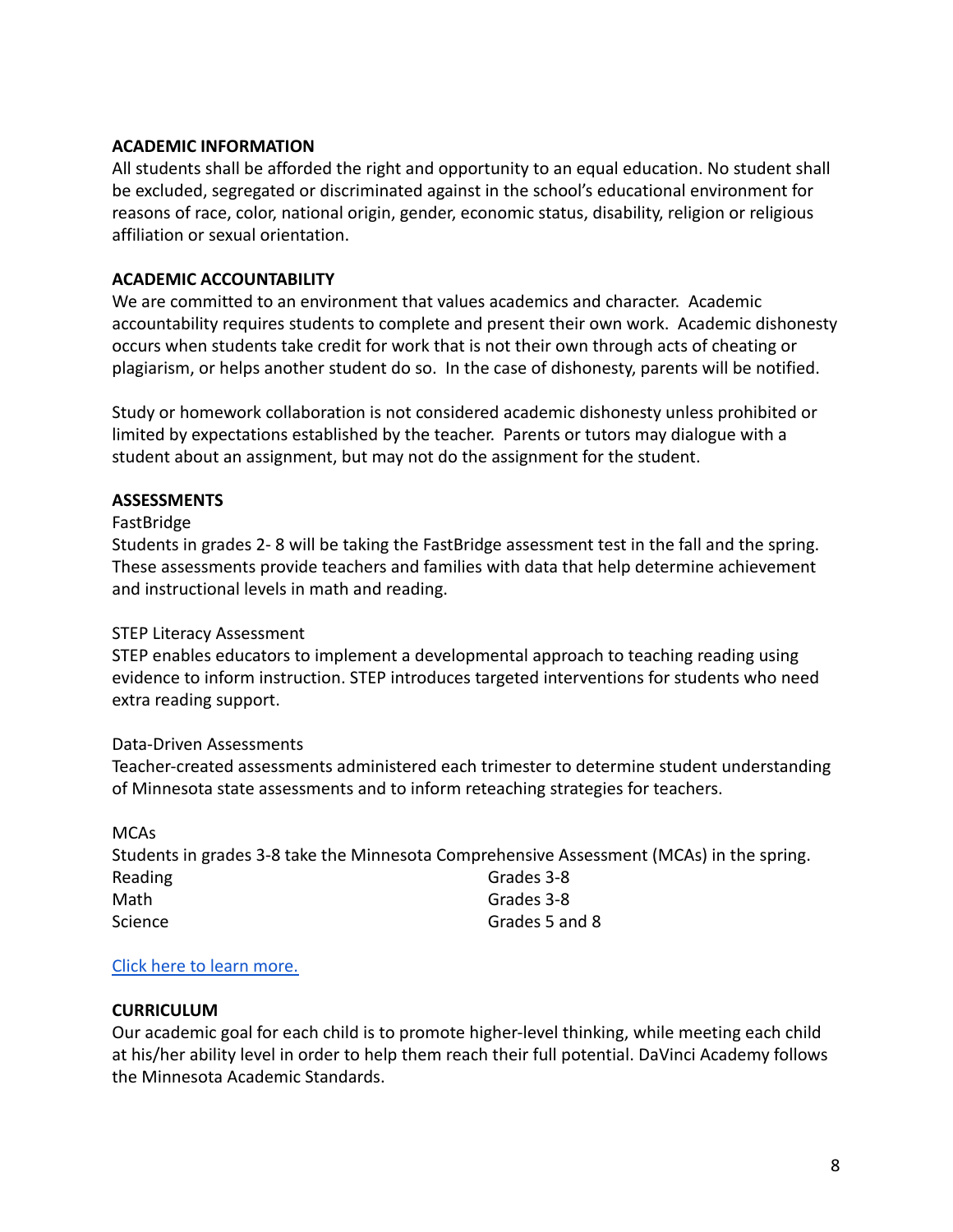**Reading/Language Arts:** The curriculum for reading is the Core Knowledge Language Arts Curriculum, which is supplemented by readers/writers' workshop in the upper grades.

**Math:** The K-4 math curriculum at DaVinci Academy is Math in Focus (Singapore Math). The 5-8 math curriculum at DaVinci Academy is Holt.

**Science/Social Studies:** Science and social studies are tied very closely to the Core Knowledge Sequence. In the lower grades, the Science program is supplemented with Foss Science Kits as well as additional reading material in each class. In the grades 6-8 the Holt McDougal Science curriculum is used. For Social Studies, students use a Core Knowledge textbook as well as supplemental reading materials.

**Physical Education/Health:** The Physical Education curriculum stresses the importance of general good health and the development of the skills, abilities, and attitudes necessary to participate in group and individual sports which can be enjoyed throughout a lifetime. The curriculum incorporates all of the Minnesota Physical Education standards.

**Art:** The art curriculum provides students with instruction in the various elements and techniques of art production and appreciation. Art is also seen as an extension of the other curriculum areas.

**Music:** Instrumental and choral music as well as music appreciation are considered important parts of the curriculum for all students. Students may choose a musical instrument for band or orchestra starting in  $5<sup>th</sup>$  grade.

**Technology:** During computer lab time students are instructed in keyboarding techniques, word processing, basic desktop publishing skills (utilizing Google applications) and Internet access. The use of computers is integrated into our overall curriculum, with the objective that students learn to use computers as a tool. Students are expected to sign and abide by an "appropriate use" contract which governs Internet and computer use.

#### <span id="page-9-0"></span>**EARLY ENTRANCE TO KINDERGARTEN**

Students entering kindergarten must be five years old prior to September 1, of the enrollment year. See policy 536 for information regarding early admission.

# <span id="page-9-1"></span>**FIELD TRIPS**

Cultural and educational field experiences scheduled during each school year are planned to enhance your child's educational process.

- Permission slips from parents/legal guardians must be signed and returned to the classroom teacher before a student may participate in a field experience.
- Chaperones The ratio of chaperones to students is on average, 1 parent/guardian for every 5 students.
- Dress / Uniforms Students attending a field experience are required to wear their uniform, unless otherwise noted in the field experience/permission slip sent home to parents/legal guardians prior to the field experience.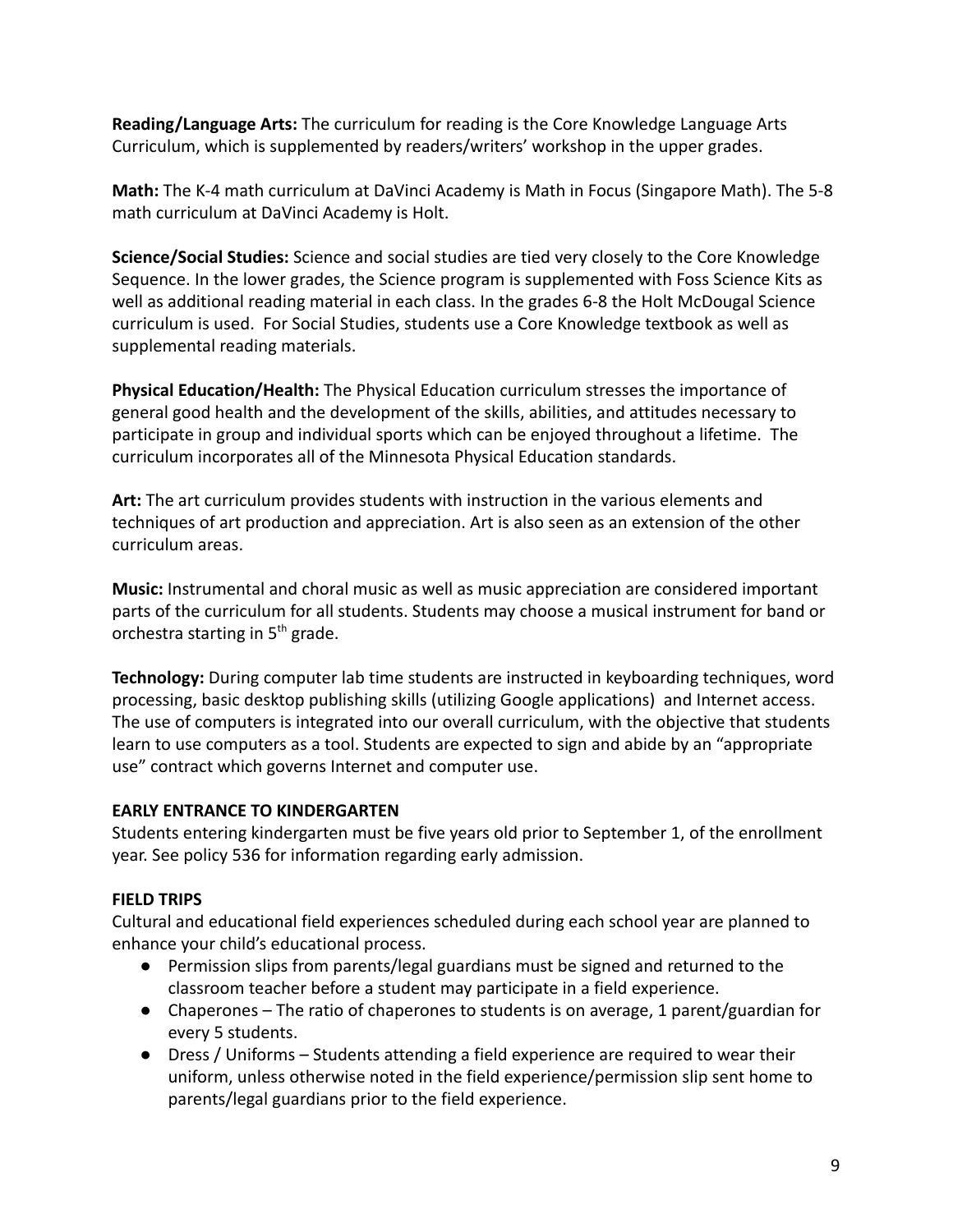● Refunds – Students unable to attend a field experience due to illness or injury will receive a refund if the school receives a full refund. Students not attending a field experience due to disciplinary action may not receive a refund, depending on circumstances.

#### <span id="page-10-0"></span>**HOMEWORK**

Homework is an integral part of the child's educational process. The Core Knowledge Curriculum requires student preparation outside of school and is enhanced by parent support and involvement with homework completion.

Homework allows for practice in a particular subject, study for quizzes and tests, and leads to responsibility. It is carefully assigned as a meaningful part of the learning experience. The amount of homework depends on the grade of the child. Homework may be the completion of class work that was not finished in school, work on a project, study for an exam, or an extended lesson for student enrichment.

Students are also responsible for homework assignments missed during an absence from school. Parents/legal guardians are expected to have significant involvement in homework assignments through second grade because most homework is designed to practice skills and an adult's guidance is necessary for that practice to be of high quality.

Parents/legal guardians can be most helpful in third grade and above by providing guidance for organizing time at home. Many projects are completed in class but those which have "at home" components are to be entirely done by students. If practice of skills is needed, parents/legal guardians should support and or/participate in that practice. Parents can log into Infinite Campus to see student grades. Middle School grades are updated in Infinite Campus on a weekly basis.

# <span id="page-10-1"></span>**RENAISSANCE**

DaVinci Academy operates a gifted and talented program for students in grades 3-5 who qualify. This program is known as the Renaissance program.

#### <span id="page-10-2"></span>**STUDENT SUPPORT**

DaVinci Academy practices Response to Intervention (RtI). If a student is struggling academically and/or behaviorally, a referral is made to the Student Intervention Team (SIT). Interventions take place and are revisited frequently with the SIT. Minnesota Statute 125A.56 indicates that before a student can be referred for a special education evaluation, two systematic, research driven interventions should be completed.

Parent/legal guardians may request an evaluation for their child. If a request is made, the Special Education Director will work with the parent to discuss their concern and next steps related to an evaluation.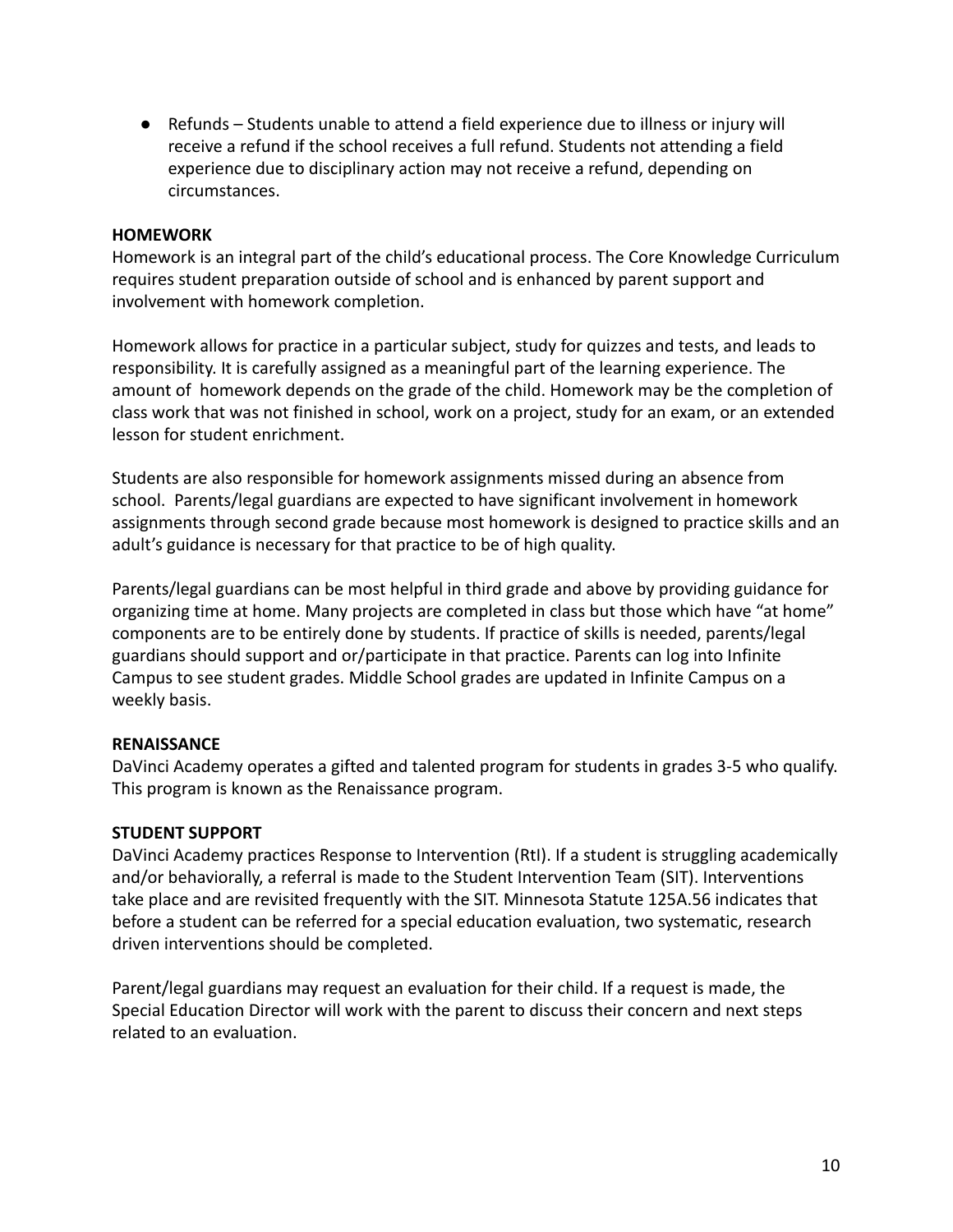The Special Education Department at DaVinci Academy is a team of specialized professionals dedicated to ensuring a free, appropriate public education (FAPE) is provided in the least restrictive environment.

# <span id="page-11-0"></span>**TITLE I**

Title I is a federally funded program that gives qualified students additional support in the areas of reading and math. Students that need additional instruction to grasp concepts will be recommended to Response to Intervention (RTI). These programs are carried out through our interventionists. It is our desire to remediate specific skills in a timely manner rather than wait for a larger learning gap to occur.

# **504**

504 plans can provide services and accommodation, changes to the learning environment, to meet the needs of individual students. 504 plans are governed by Section 504 of the Rehabilitation Act of 1973. This is a federal civil rights law intended to remove barriers and prevent discrimination against people with disabilities. An important factor to consider is that 504 plan are monitored and implemented by the general education staff. Students with 504 plans are not considered students in special education.

#### **COMMUNICATION AND REPORTING**

<span id="page-11-1"></span>It is our desire at DaVinci Academy to facilitate ongoing communication. Parents/legal guardians are encouraged to contact the school whenever they would like to discuss something about their experience at DaVinci Academy or have a suggestion to make. Please remember that teachers are not expected to respond to messages while teaching.

# <span id="page-11-2"></span>**CONCERNS**

Please contact your child's teacher when you have questions or concerns. The sooner a question is answered or a concern is resolved, the better the opportunity for continued successful learning to occur. Teachers will not respond to emails while they are teaching, but should respond within 24-48 business hours of your communication. If there are family changes or significant events occurring in your child's life, which might impact emotional, behavioral or educational performance, it would be helpful to inform the classroom teacher of necessary information. By working together we can achieve a nurturing environment.

# **The communication procedure for issues with teachers is as follows:**

- Direct communication with the teacher. This shows respect for the teacher and also for the parent communicating the information.
- If the concern remains unresolved, please contact the Elementary or Middle School Principal who will coordinate a meeting between the parents, teacher, and appropriate staff.
- Direct communication with the Executive Director.
- Direct communication with the School Board of Directors.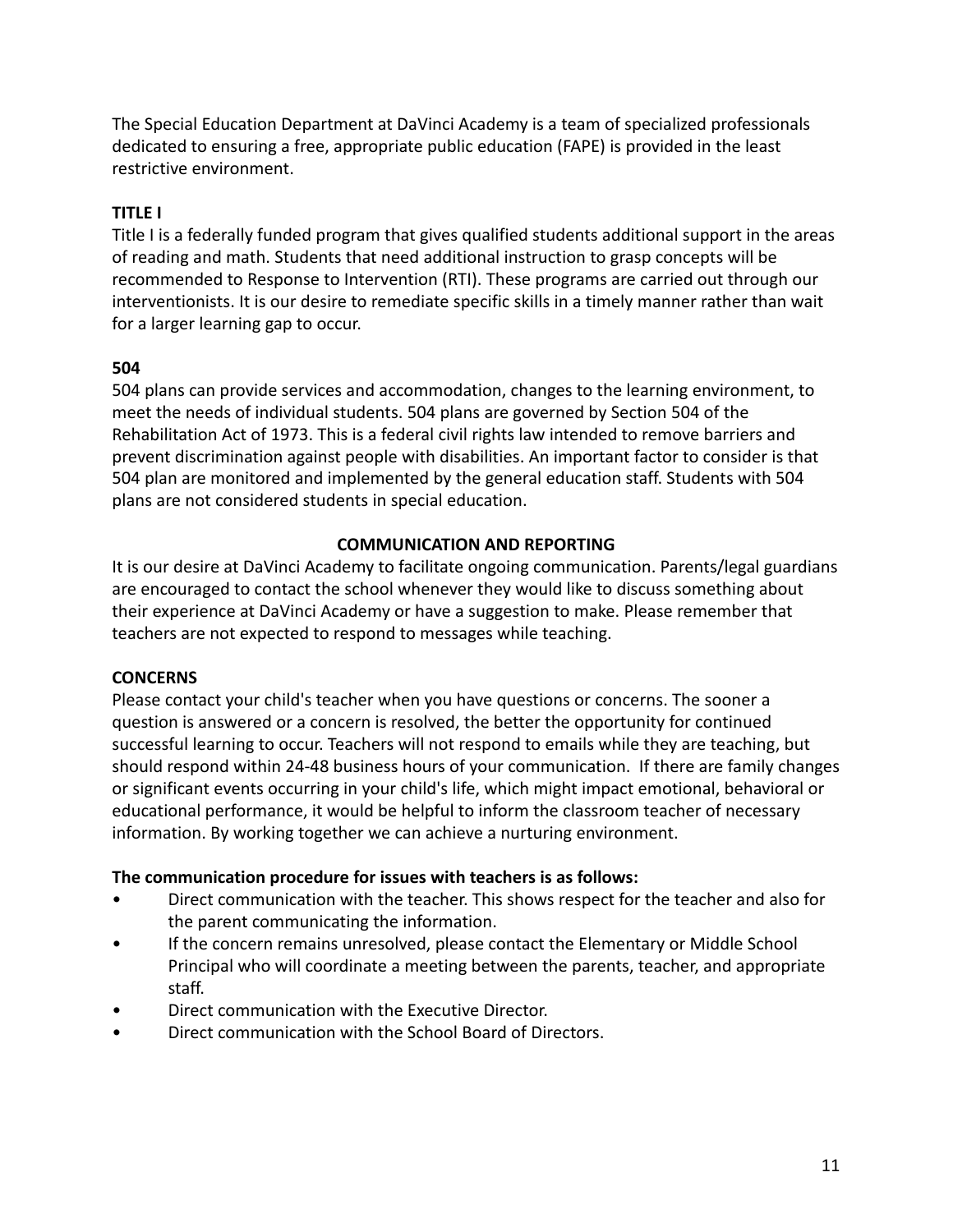#### <span id="page-12-0"></span>**CONFERENCES**

Parent-Teacher Conferences are held in the fall and late winter/early spring. These conferences give parents/legal guardians and teachers an opportunity to share information regarding each child's academic and social achievement.

#### <span id="page-12-1"></span>**EMERGENCY MESSAGES**

Emergency messages, such as school closings, late buses, or other messages are announced via Infinite Campus emails, Bloomz messages, texts and/or phone calls.

#### Infinite Campus

Our online student information system is called Infinite Campus. This system helps us share information about students' attendance, grades, homework completion, etc.

The parent/guardian component is called Infinite Campus Parent Portal. The Parent Portal currently provides parents/guardians with online access to their child's contact information, schedules, progress reports and report cards. Upon enrollment, you will be provided with an activation code specific to your child(ren). The link for Infinite Campus can be found on our school website [www.davincicharterschool.org](http://www.davincicharterschool.org.) or by [clicking here.](https://mncloud3.infinitecampus.org/campus/portal/davinci.jsp?status=portalLogoff&lang=en)

#### <span id="page-12-2"></span>**NEWSLETTERS**

School newsletters are distributed regularly by email. These newsletters will also be posted on our website. It is each family's responsibility to ensure that we have your correct email address on file and that you are signed up to receive our newsletters. Parents may sign up by going to our website at <https://davincicharterschool.org/news-events/newsletters/> and scrolling to the bottom of the page to use the sign up form.

#### <span id="page-12-3"></span>**REPORT CARDS/PROGRESS REPORTS**

Progress Reports are sent home 3 times each year at the end of each trimester. These reports have a two-fold purpose: to indicate each child's progress in the academic areas of study, and to assess each pupil's progress in work habits.

#### <span id="page-12-4"></span>**TELEPHONE CONTACT**

In order to contact a teacher, you may email, send a message in Bloomz, send notes with your child, or contact the front desk at 763-754-6577 and ask to leave a message on voicemail for any teacher. Email or Bloomz is preferred. Please note that teachers are not expected to answer phone messages, texts, emails or other messages during the teaching day.

Student use of the school telephone is limited. The telephone is for school business and emergency use only. We ask your cooperation in our efforts to limit student use. Students DO need teacher permission to use the phone during school hours. Also note that students are not allowed to use cell phones at any time during the school day.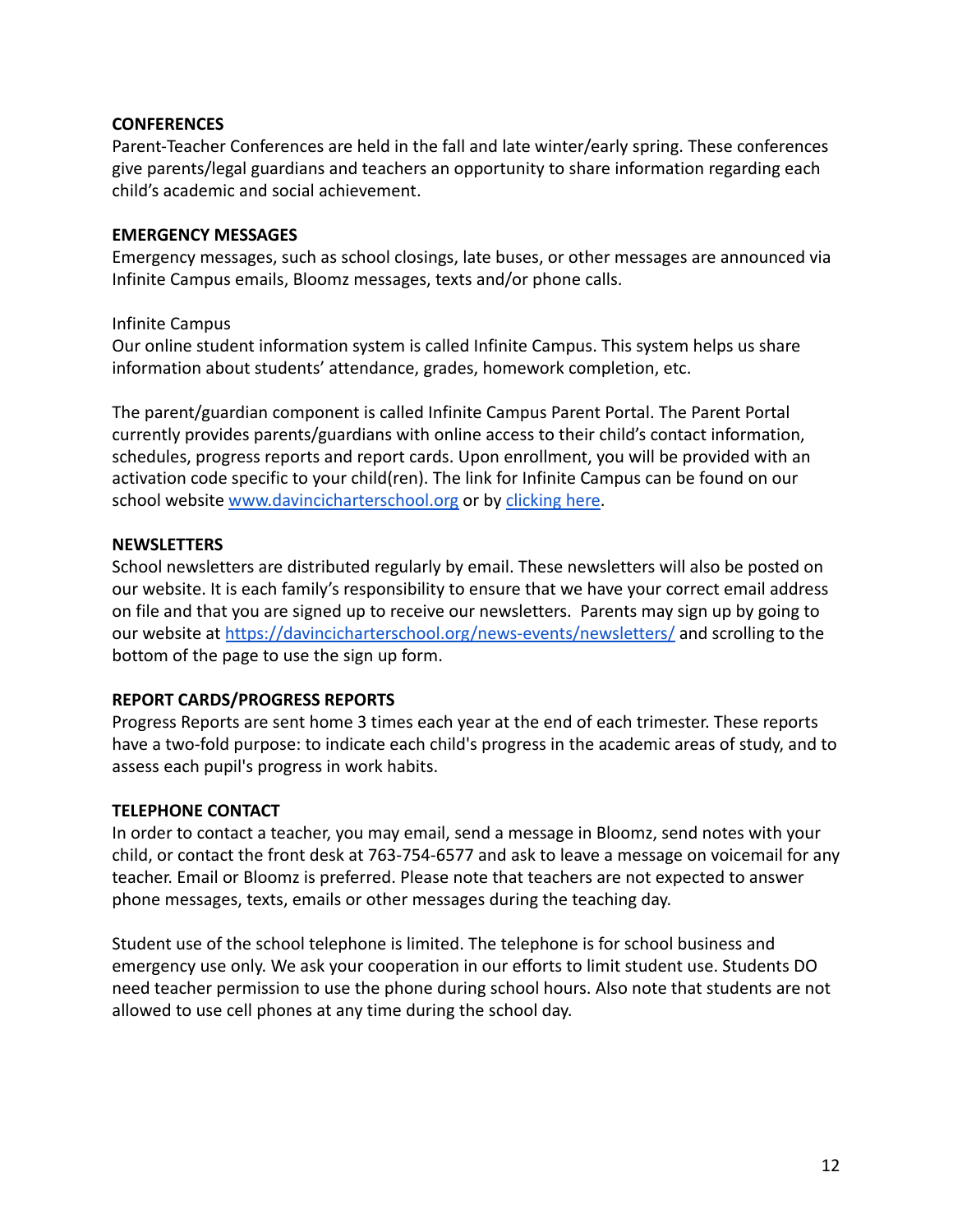#### **BEHAVIOR INFORMATION**

<span id="page-13-0"></span>Students at DaVinci are expected to follow the school's expectations for student conduct. DaVinci utilizes a positive behavior approach (PBIS) to model and explain desired student behaviors. When students conduct themselves in a way that does not follow DaVinci's expectations, disciplinary action may occur. Policy 506 and Procedure 506F provide more information about behavior expectations and disciplinary action.

#### <span id="page-13-1"></span>**POSITIVE BEHAVIOR INTERVENTIONS AND SUPPORTS**

PBIS stands for Positive Behavioral Interventions and Supports and is the program that we use school wide to create a positive and safe learning culture for all of our students. We use the anagram SPARK to remind our students what our culture looks like.

**S**uccess

**P**ositive **A**ttitude

**R**esponsibility

**K**indness

Expectations are explicitly taught and reinforced through:

#### **Positive Referrals**

Teachers write personalized commendations when a student has gone above and beyond expectations. Teachers send these through postal mail so that students and their parents can celebrate the good news together.

#### **SPARK Tickets**

When students display any of the SPARK behaviors, they are acknowledged personally with a ticket.

#### **DaVinci Character Quality Award**

Teachers nominate students for this award based upon the character trait that has been selected for the month. Students are presented their certificate during the monthly Character Education Assembly. Each classroom may have multiple award winners each month.

#### <span id="page-13-2"></span>**BULLYING**

Bullying is prohibited at DaVinci Academy. "Bullying" means intimidating, threatening, abusive, or harming conduct that is objectively offensive and: 1. an actual or perceived imbalance of power exists between the student engaging in the prohibited conduct and the target of the prohibited conduct, and the conduct is repeated or forms a pattern; or 2. materially and substantially interferes with a student's educational opportunities or performance or ability to participate in school functions or activities or receive school benefits, services, or privileges.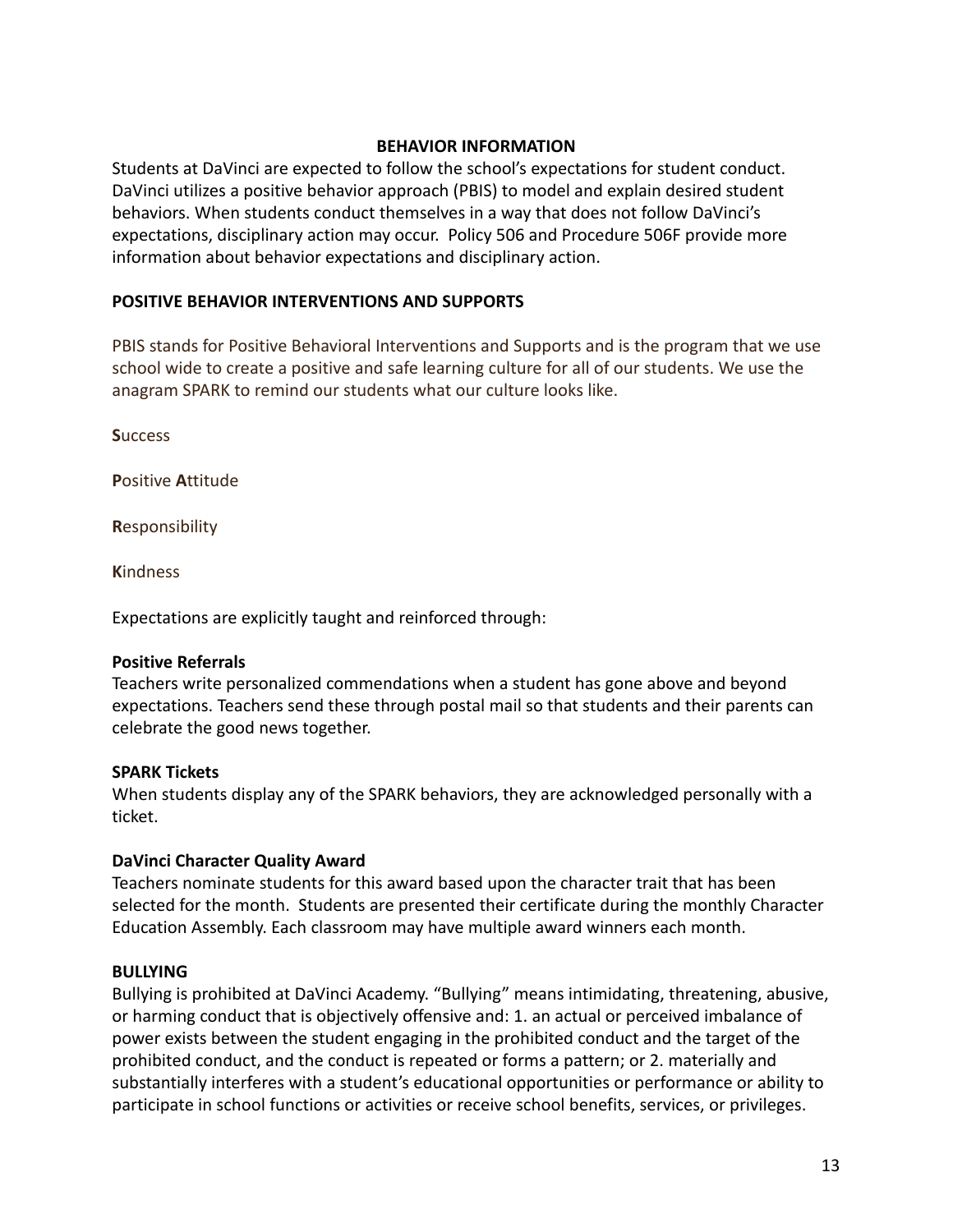Cyberbullying is also considered bullying and is not tolerated. For more information, see policy 514.

#### <span id="page-14-0"></span>**CHEMICALS/TOBACCO/ALCOHOL/VAPING**

DaVinci Academy is a tobacco- and drug-free environment. Controlled substances, toxic substances, alcohol, tobacco, vaping/e-cigarettes, or other tobacco or drug-related paraphernalia are not allowed on school property. Students may not use or possess any of these items at any time. For more information, see policies 418 and 419.

#### **ATTENDANCE**

<span id="page-14-1"></span>It is the responsibility of parents/guardians to ensure a student is participating in school on time every day, to inform the school in the event of a student absence/tardiness, and to collaborate with teachers regarding any missing schoolwork.

It is the student's responsibility to be on time for morning routines and prepared with materials needed for learning, and to follow class procedures for any make-up work. Homeroom teachers take daily attendance at 8:00 a.m. Teachers work cooperatively with students and parents to provide assignments and assistance when a student has been absent.

Research supports that regular school attendance and punctuality are directly related to success in academic work and high school graduation rates, benefits students socially, provides opportunities for important communications, and establishes regular habits of dependability important to the future of the student.

#### <span id="page-14-2"></span>**ABSENCES/REPORTING**

Parents are expected to call or email the school daily by 8:00 a.m. to report an absence at (763)252-6130 or [attendance@davincicharterschool.org](mailto:attendance@davincicharterschool.org) giving the reason for the absence. The attendance line is available 24 hours a day by calling (763)252-6130.

If the child is absent and the parent/guardian has not called the school, a staff member of the school will make a reasonable attempt to contact the parent/guardian by phone.

# <span id="page-14-3"></span>**CHANGE OF PICK-UP OR BUS/ SILENT DISMISSAL**

Because of the complexity of managing transportation schedules for over 900 students, we use the Silent Dismissal program which allows parents to change transportation plans as it is necessary and ensures that the information gets to the school and the teachers in time for dismissal. Changes to a child's dismissal plans should be made by 1:30 p.m. each day. It is critical that parents keep their Silent Dismissal settings current. Students will be dismissed using the instructions given by Silent Dismissal, so if the setting is inaccurate the student will not get to where they are supposed to be going.

Neither the front office nor the teachers will be making adjustments to dismissal plans over the phone or email, as it is the parent's responsibility to keep Silent Dismissal settings current. You can call the office for help in how to manage that program at (763)754-6577. ALL K-8 students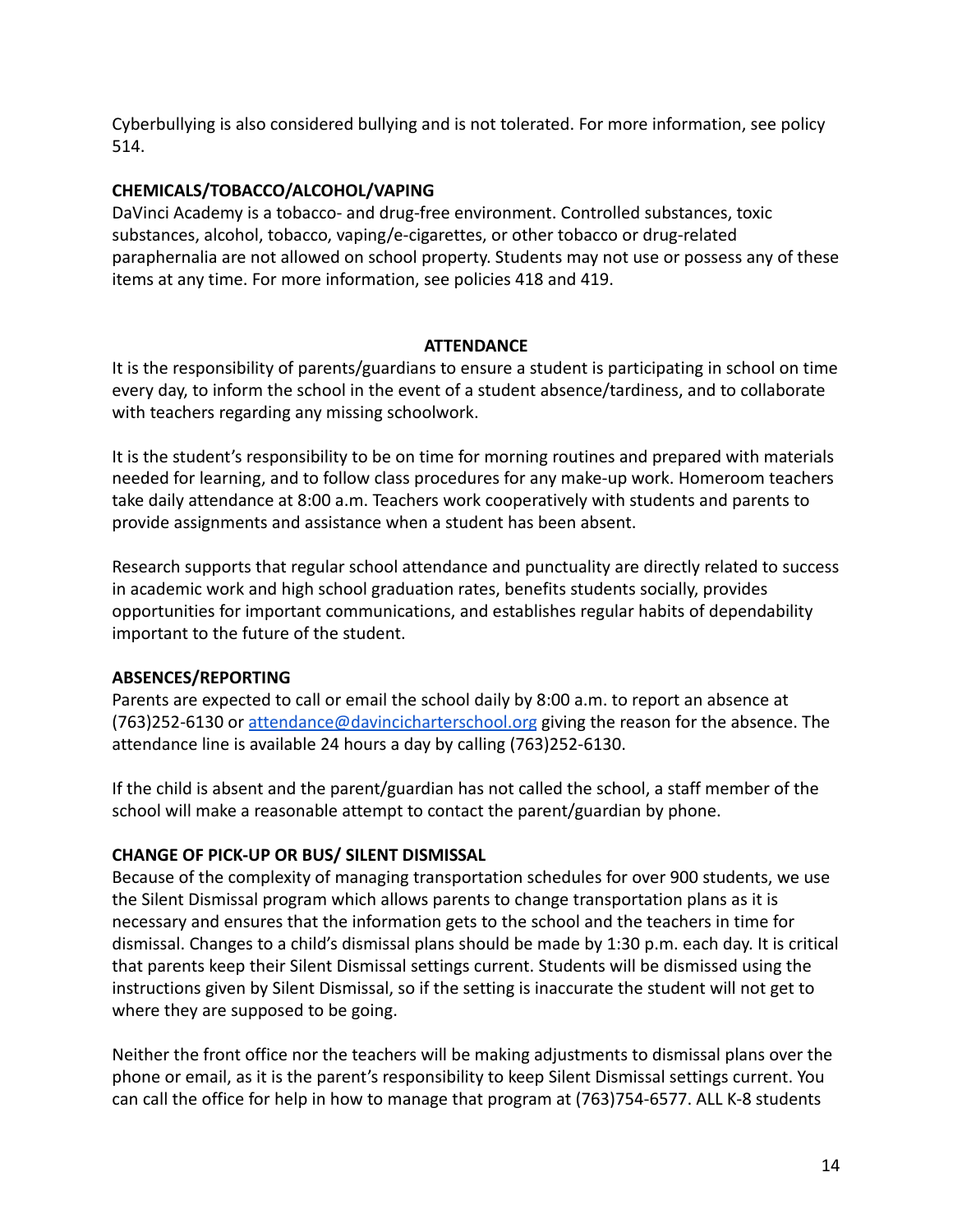will be dismissed using this system. Middle School families will need to keep this system updated.

# <span id="page-15-0"></span>**CLOSINGS/ WEATHER OR EMERGENCY**

Emergency school closings due to severe weather, or any other reason, are posted on the school's website, KSTP and WCCO emergency postings, and announced via Infinite Campus, email, Bloomz, texts and/or phone calls. To receive text messages via School Messenger, you must opt-in to the system by changing the settings in your Infinite Campus Parent Portal account

On news channels and websites, we are listed as DaVinci Academy. PLEASE NOTE THAT our schedule is SEPARATE from Anoka-Hennepin ISD or any other school district.

The decision to close school will usually be made by 6:00 a.m. on the day in question. Families will not be contacted individually. The school cannot be responsible for students who arrive at school or at the bus stops in spite of these announcements. If you have any question as to whether the school is in session that day, check the school's website or contact the school office.

# <span id="page-15-1"></span>**EARLY DISMISSAL**

All-day attendance is important for every student, every school day. Early dismissals are discouraged. Early dismissals should occur only in rare circumstances and requests must be made through the office.

No child is allowed to leave the building or playground during school time unless he/she is accompanied by and checked out of the school by a parent/legal guardian or an adult from the school with prior authorization. If it is known in advance that an early dismissal is absolutely necessary, parents/legal guardians must send a note to the classroom teacher.

# <span id="page-15-2"></span>**EXCUSED/UNEXCUSED ABSENCES**

Regular student attendance is imperative. Students who miss school are at a disadvantage academically. Because our instructional approach is primarily interactive and participatory, the learning experience cannot necessarily be duplicated by completing homework. Be advised that 10 unexcused absences may result in retention. The administration will make all final determinations regarding student retention.

DaVinci Academy follows the State requirements for school attendance.

# <span id="page-15-3"></span>**Excused Absences**

The following reasons for school absences are considered excused:

- 1. Illness. A parent/guardian must call the attendance line each day their child is ill. If school personnel determine the illness absences are excessive (more than 10 days per year), the school may require the family to provide medical verification.
- 2. Serious family emergency.
- 3. Medical or dental treatment (usually a partial day).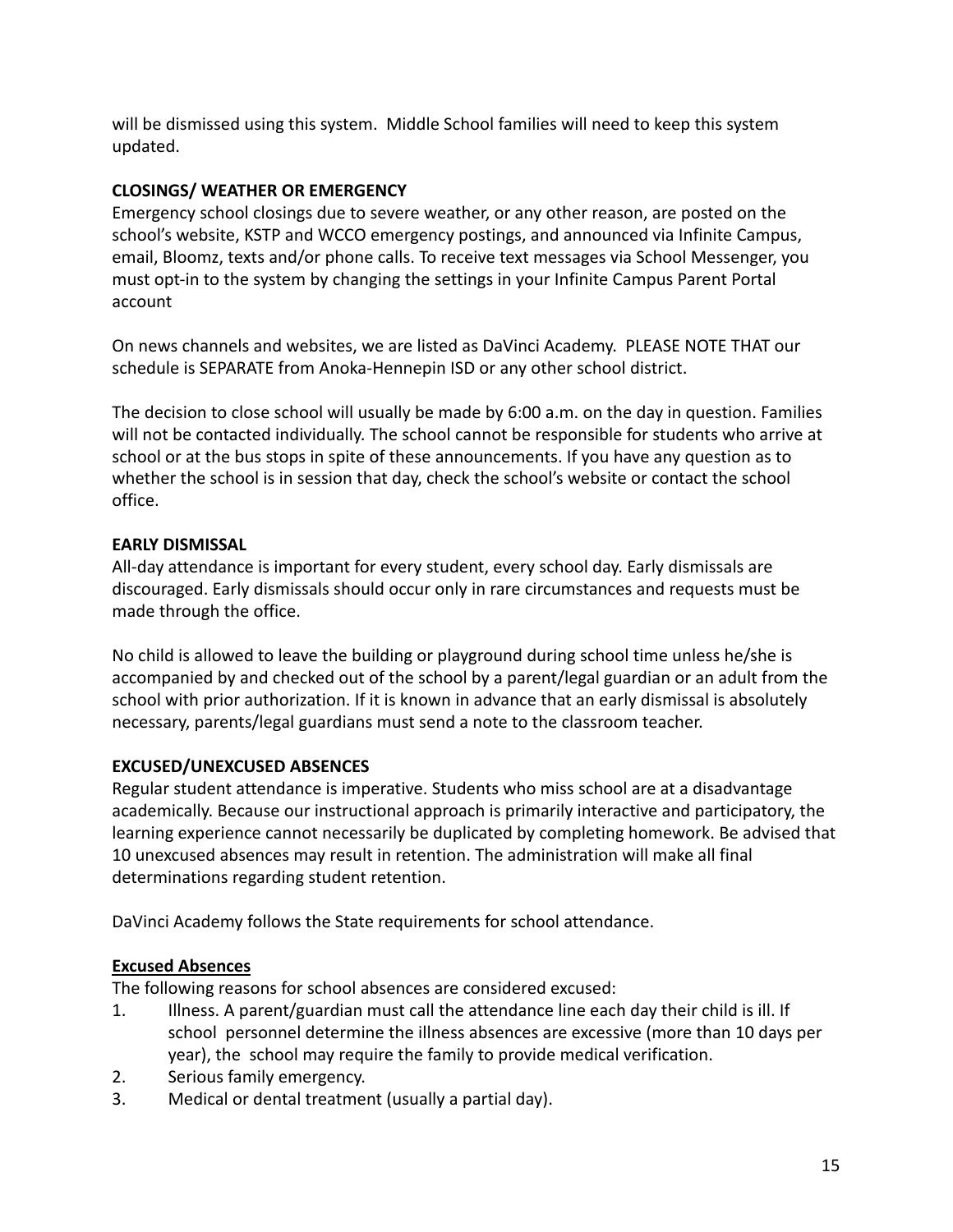- 4. Court required appearances.
- 5. Removal of a student pursuant to a suspension. Suspensions are to be handled as excused absences and students are required to complete make-up work.

#### <span id="page-16-0"></span>**Unexcused Absences**

The following reasons for school absences are considered unexcused:

- 1. Truancy (An absence by a student which is not excused by the school, see above).
- 2. Missing the bus.
- 3. Work or babysitting at home.
- 4. Oversleeping.
- 5. Travel not pre-approved by the school office.
- 6. Excessive absences in the judgment of the school administration without medical verification.

#### <span id="page-16-1"></span>**MISSED ASSIGNMENTS**

Students who are absent are required to make up assignments missed or complete alternative assignments as deemed appropriate by the teacher. Parents/guardians may request the student's homework by calling the attendance office before 8:30 am. Assignments will be ready to be picked up by 3:30 pm.

#### <span id="page-16-2"></span>**RELEASE OF STUDENT**

Procedures are followed to ensure the safety of children who are released during the day:

- Written permission must be sent to the office stating the requested time for release.
- The parent/legal guardian or authorized person must use the touchless check out system and then wait in the entryway for their child. Children will remain with the teacher until notified by the office staff.
- In no case should a student ever leave during the school day without signing out in the office.

Please note: If any person other than the custodial parent/legal guardian is to pick up the child, the school must have a statement from the custodial parent/legal guardian specifying the necessary information.

# <span id="page-16-3"></span>**TARDINESS**

After 8:00 a.m., parents must call the office before students are allowed to go to class. Please do not leave until you have made contact with school personnel. Tardiness is disruptive to the educational process and is inconsiderate to both teachers and other students; therefore it is imperative that students are punctual. Please make sure that your child(ren) arrive into their classroom on time.

Students are expected to attend school for the entire school day, 8:00 a.m. – 3:00 p.m. Students arriving late, leaving for any part of the day, or leaving before 3:00 p.m. need to report to the school office and must have a parent/guardian sign them in or out. A student is tardy if he/she is not in their classroom by 8:00 a.m. Excessive tardiness can start the truancy process.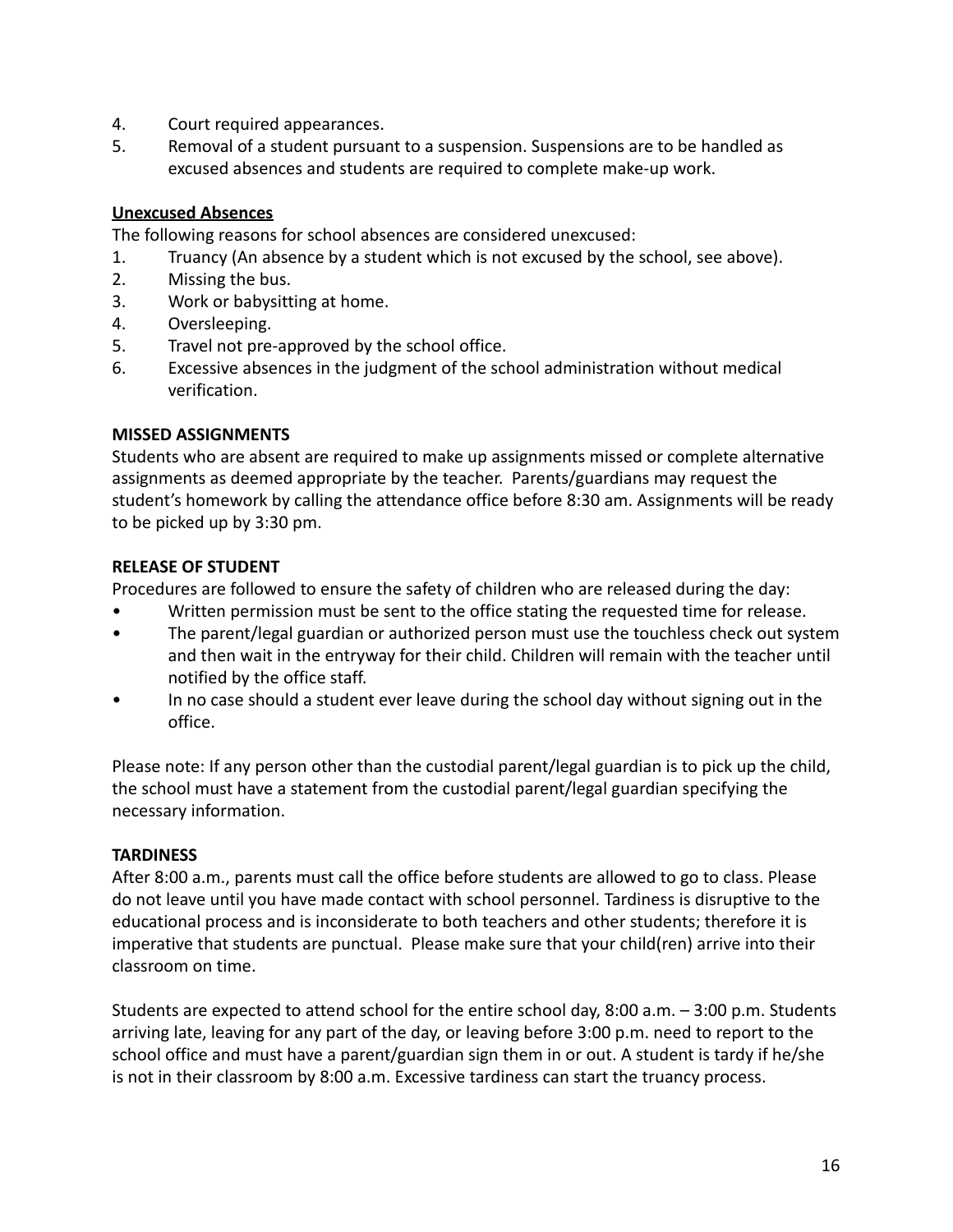A student is considered absent for a half day if he/she misses more than three hours of the day. A student is considered absent for a full day if he/she misses four or more hours of the school day.

# <span id="page-17-0"></span>**TRUANCY**

If a student is absent for three days without notification from a parent or documented excuse within a single school year that student is considered a "continuing truant," according to state law (statute 260A.02). Habitual tardiness may also be reported as truancy. The school is required by law to notify a parent when a child is truant. If the child continues to be truant there may be juvenile court proceedings. When a student is absent seven or more days from school within a single school year without excuse, that student is considered a "habitual truant," according to state law (statute 260C.007). DaVinci Academy reports habitually truant students to the county.

# <span id="page-17-1"></span>**VACATIONS**

Vacations when school is in session are discouraged. DaVinci Academy recognizes the value of the educational experience family vacations can provide for children, but encourages families to plan their vacations or trips when school is not in session. However, if family trips are unavoidable, the school should be notified at least a week in advance. Please fill out an extended absence request form for each student who will be missing school. The form can be found [here.](https://docs.google.com/forms/d/e/1FAIpQLSdumIBcyni653WptjKh66P19o9SPxDMuU1umtPa2CRp1USjNg/viewform)

# **In the event of an extended absence:**

- 1. Any missing work is expected to be made up.
- 2. Necessary vacations may not exceed ten days.
- 3. Teachers are not responsible to provide work in advance for students on family vacation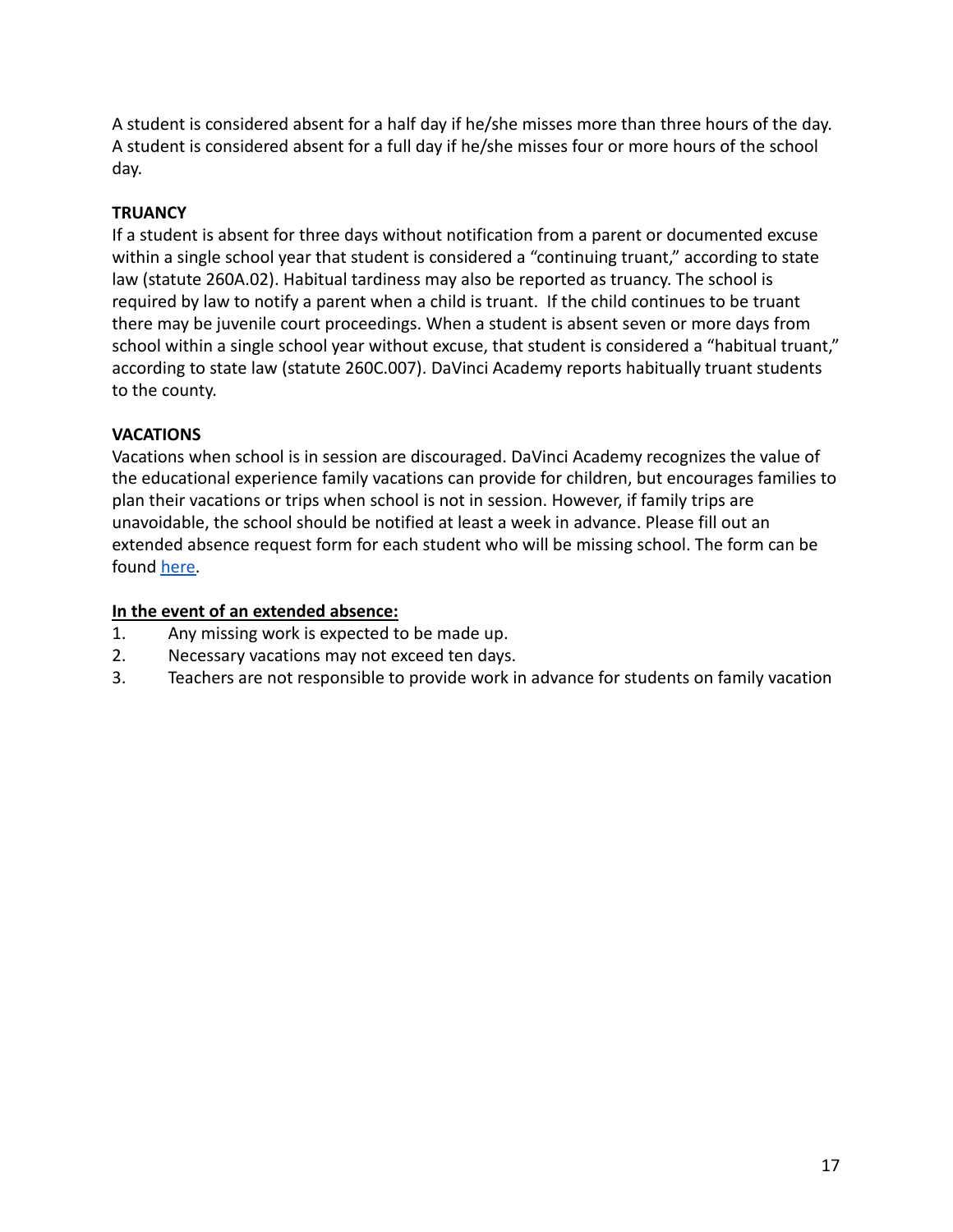#### **CALENDAR**

#### <span id="page-18-0"></span>2021 . 2022

| JULY |  |    |  |
|------|--|----|--|
|      |  |    |  |
|      |  |    |  |
|      |  |    |  |
|      |  | ٠  |  |
|      |  | ٦ŋ |  |

|  |  |  | 5  |
|--|--|--|----|
|  |  |  | 22 |
|  |  |  |    |
|  |  |  |    |

 $587$ 

 $\,$  1  $\,$ 

 $\,$  8  $9 | 10$ 

12 13 14 15 16 17

19 20 21 22 23 24

26 27 28 29 30 31

 $1 \quad 2 \quad 3$ 

14 15 16 17 18 19

24  $25$ 

 $8$  $9 | 10$  $11^{\circ}$  $12$ 

 $23$   $23$ 

28 29 130 31

 $2 \mid 3 \mid 4$ 

7 8 9 10 11 12 13<br>14 15 16 17 18 19 20

23 24 25

F.

 $\mathbf{1}$  $2 \mid 3$ 

 $4$  $\overline{5}$ 

26

 $5 \quad 6$ 

 $26$ 27

s s

**OCTOBER** 

M  $T$ W T. F  $\mathbf{s}$ s  $\mathbf{2}$  .  $\overline{a}$ 

 $\overline{4}$ 

 $11$ 

 $\mathbf{M}$  $\mathbf{r}$ w  $\mathbf{T}$ F. s R

 $4x$ 

m

27

M  $\mathsf T$ w  $\mathbf T$ F s š

 $78$ 

**APRIL** 

 $\mathbf{M}$ 

 $\overline{4}$ s.  $\vec{b}$  $\tau$  $\,$  8  $9 | 10$ 

DECEMBER

 $\overline{\imath}$ 

21

FEBRUARY

 $1$ 

 $\overline{22}$ 

 $\mathbf{r}$ w T.

#### **SEPTEMBER**

| N | w  |    |   |    |    |
|---|----|----|---|----|----|
|   |    |    |   |    | 5  |
|   |    |    |   |    |    |
|   | 15 | 16 | ı | 8  |    |
|   | 22 | z  |   | «b | 26 |
|   |    |    |   |    |    |

#### **NOVEMBER**

|  |  | $20 -$ |  |
|--|--|--------|--|
|  |  |        |  |
|  |  |        |  |

#### **JANUARY**

| м  |    |    |    |    |    |    |
|----|----|----|----|----|----|----|
|    |    |    |    |    |    |    |
| 3  |    |    |    |    | 8  | 9  |
| ١a |    | ä  |    | 14 |    | t6 |
|    |    | 9  |    |    | 92 | 23 |
|    | 25 | 26 | 27 | 28 | 29 | 30 |
|    |    |    |    |    |    |    |
|    |    |    |    |    |    |    |

|  | B  |    |         |    | ä  |
|--|----|----|---------|----|----|
|  |    |    |         |    | 20 |
|  | 22 | 23 | $^{24}$ | 26 | 27 |
|  |    |    |         |    |    |

| MAY |    |    |    |    |
|-----|----|----|----|----|
|     |    |    |    |    |
|     |    |    |    |    |
|     |    |    |    |    |
|     |    |    |    |    |
|     | 18 | 20 |    | 22 |
|     | 25 |    | 28 |    |
|     |    |    |    |    |
|     |    |    |    |    |

| J<br>M |  |  |  |
|--------|--|--|--|
|        |  |  |  |

| 13 |    |    |    |     |    |
|----|----|----|----|-----|----|
|    | 22 | 23 | 24 | 25. | 26 |
|    |    |    |    |     |    |

Conferences<br>Conferences Cheerved Holday-Offices Closed Ave Last Day of School<br>Conferences Closed La End of Trimester Board Meetings Cheer No School Students or Staff First Day of School

#### **IMPORTANT DATES BOARD MEETINGS** July 5 - 9 - Offices Closed Monday, July 26 July 27 - New Staff Starts Aug. 2 - All Staff Returns Monday, August 23 Aug. 5 - Openhouse 3-7 Aug. 9 - No School Monday, September 27 Aug. 10 - School Starts 1.8. Aug. 12 - Kindergarten Starfs.... Monday, October 25 Monday, November 29 Sept. 3 - 6 - No School, Labor Day Sept. 27 - No School, Staff Workshop Day Monday, December 13 Oct. 18 - Conferences 12 pm - 8 pm Oct. 19 - Conferences 8 am- 3 pm Monday, January 24 Oct 18 - 22 - No School Students Nov 18 - Last Day of Trimester 1 Monday, February 28 Nov. 19 - Grading Day, No School Nov. 22 - 26 - No School Monday, March 28 Dec. 20 - Jan. 2 - No School Monday, April 25 Jan. 17 - No School Jan. 18 - No School, Staff Workshop Day Monday, May 23 Feb. 18-22 - No School Monday, June 27 March 10 - End of Trimester 2 March 11 - No School Grading Day March 14 - 18 - No School April 14 - Conferences 10 am - 6 pm April 14 - 19 - No School April 19 - No School, Staff Workshop Day May 9 - 12 - Spring Intersession May 13 - No School May 30 - No School, Memorial Day June 3 & 10 - No School

June 16 - Last Day of School June 17 - No School, Staff Workshop Day

Dalisci Aca **GEARTEA** 

18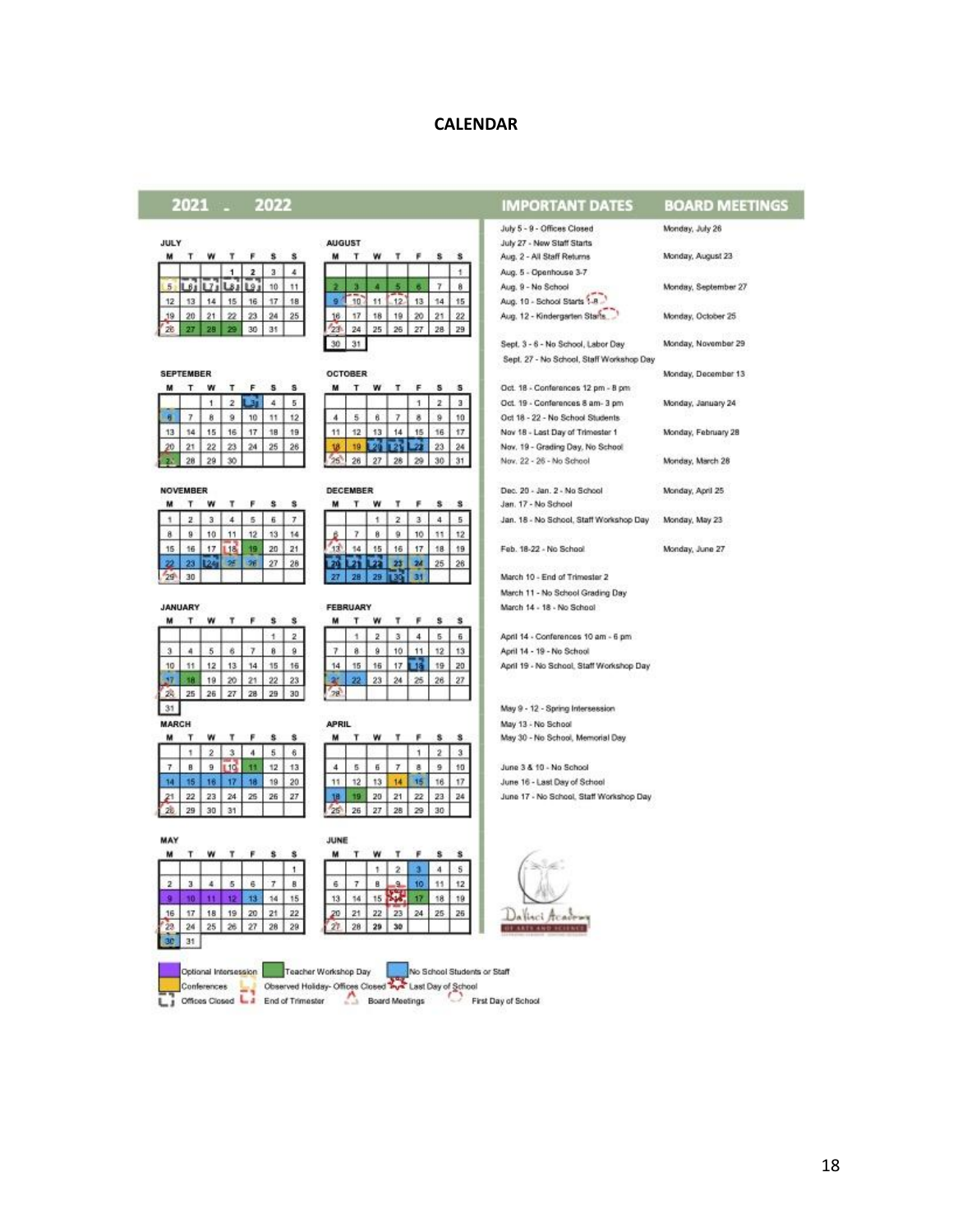#### <span id="page-19-0"></span>**MODIFIED YEAR-ROUND SCHEDULE**

DaVinci Academy follows a modified "year-round" school calendar: students start school the second week of August and continue through the third week of June each year, with approximately 6 weeks for a summer break.

The rationale for this calendar is that students retain more over the shorter summer break, and it reduces the time spent gearing up and re-teaching each fall.

We take more frequent breaks during the school year and find that the breaks are beneficial for both students and teachers as they help keep both from burning out during the year. Breaks also provide teachers and administrators time to review data, refresh lesson plans based on that data, and prepare for the next unit of instruction.

#### <span id="page-19-1"></span>**HEALTH SERVICES**

The classroom teacher refers students to the office whenever symptoms indicate the possibility of illness and/or pain. Minor injuries are treated at school. Major injuries will be handled by calling emergency services and parents/legal guardians. Each child is required to have an Emergency Health and Accident form on file. This form requires names and phone numbers of two responsible persons 18 years or older who can be contacted in case the parent/legal guardian cannot be reached.

#### <span id="page-19-2"></span>**ACCIDENTS AND INJURIES**

A first aid certified staff person will attend to the injured child taking all possible measures to comfort and assist. An accident report will be completed at the time of any incident and filed in the school office. Parents/legal guardians are notified of all incidents for which an accident report has been completed.

# <span id="page-19-3"></span>**ALLERGIES**

We are an "allergy aware" building, not allergy free. Please ensure that allergies are listed on your child's Infinite Campus account. Every effort is made to make your student with allergies safe at school.

#### <span id="page-19-4"></span>**EMERGENCY CONTACTS**

In the event of student illness or injury it is very important that each student has at least two emergency contacts in addition to their parents/legal guardians listed in Infinite Campus. Administrators, teachers, and the school nurse have access to this information. Please make sure to keep the information current with the correct contact person(s) and telephone numbers.

#### <span id="page-19-5"></span>**HEALTH CONCERNS**

#### <span id="page-19-6"></span>**ILLNESS/SICK CHILD**

Children who become ill during the school day will be required to go home as soon as possible. It is the parent's/legal guardian's responsibility to either pick up their child or arrange for another adult to do so.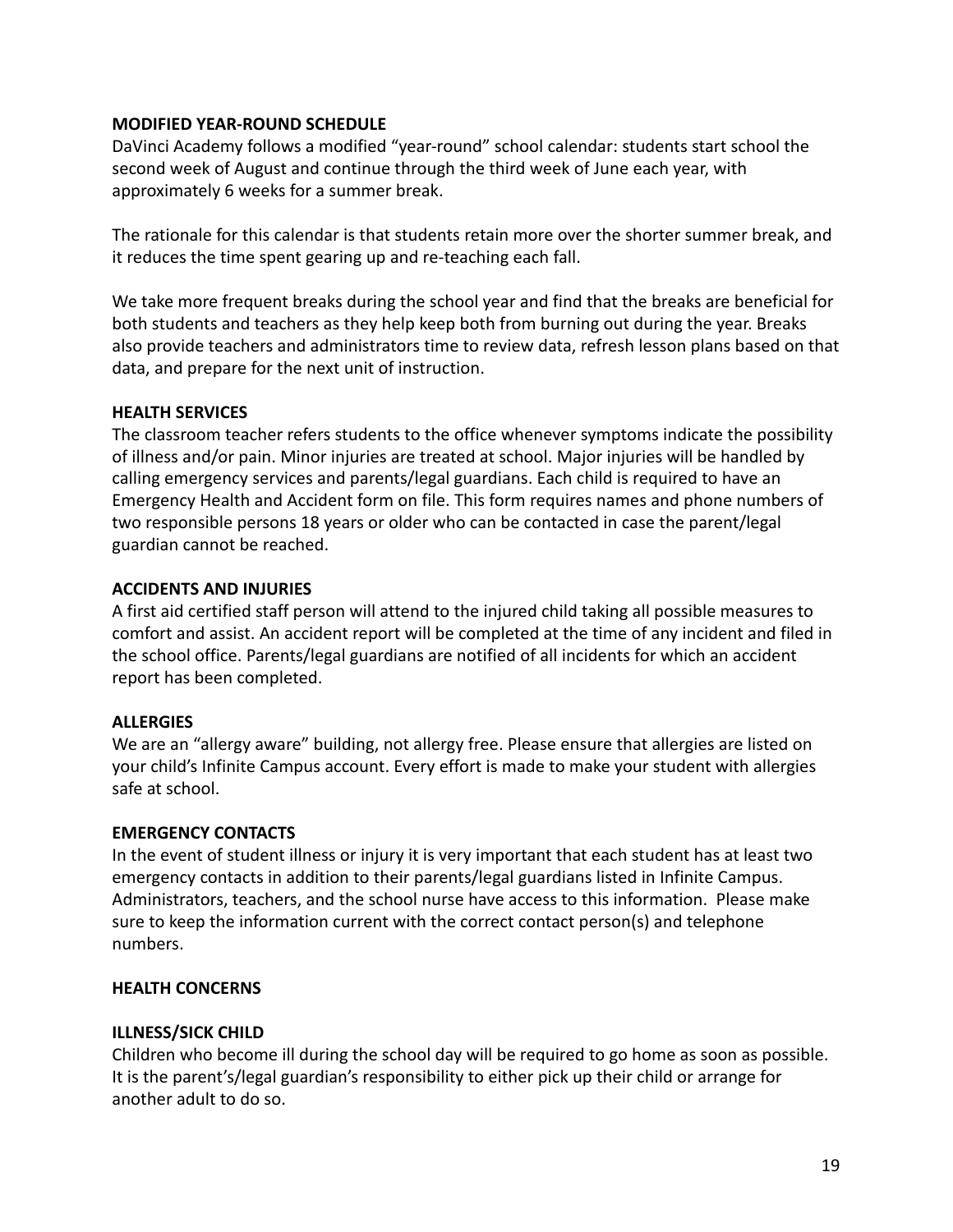#### **COMMON ILLNESSES**

#### Fever

Any student with a fever of 100.4 or above will be sent home. The student will need to be fever-free for at least 24 hours without the use of fever-reducing medications.

#### Diarrhea and Vomiting

Any student who experiences diarrhea or vomiting at school will be sent home. The student will need to be free of diarrhea or vomiting for at least 24 hours without the use of anti-diarrheal or anti-vomiting medications.

#### Pink Eye

Any student with a suspected pink eye infection will be sent home. Children with pink eye will need to receive 24 hours of medication and have improvement of symptoms before returning to school.

#### <span id="page-20-0"></span>**IMMUNIZATION REQUIREMENTS**

Students entering DaVinci Academy for the first time must have up-to-date immunizations as required by the State of Minnesota before their first day of school.

There are additional immunizations that are required at different ages. Please work with your family physician to ensure that your child's immunization records are kept up-to-date at the school.

#### <span id="page-20-1"></span>**MEDICATION**

No medication will be given at school unless a parent/legal guardian has completed the required forms, including over the counter medications. The forms can be found on the school website or obtained from the school nurse. Forms must be renewed each year.

Over-the-counter medication forms must be filled out, signed, and dated by the parent/guardian, and the OTC medication must be brought to the nurse's office in the original container.

Prescription medication forms must be filled out, signed, and dated by the student's doctor and then signed and dated by the parent/guardian. Prescription medications must be brought to the nurse's office in a container that is appropriately labeled by the pharmacy. This label must include the child's name, the prescribing physician's name, the medication's name, the dosing directions (time, dose, and frequency), and the pharmacy's phone number.

Expired medications will not be accepted.

The parent/guardian is responsible for picking up their child's medication if it is expired, is discontinued, or at the end of the school year. Medication will be disposed of if it is not picked up in a timely manner.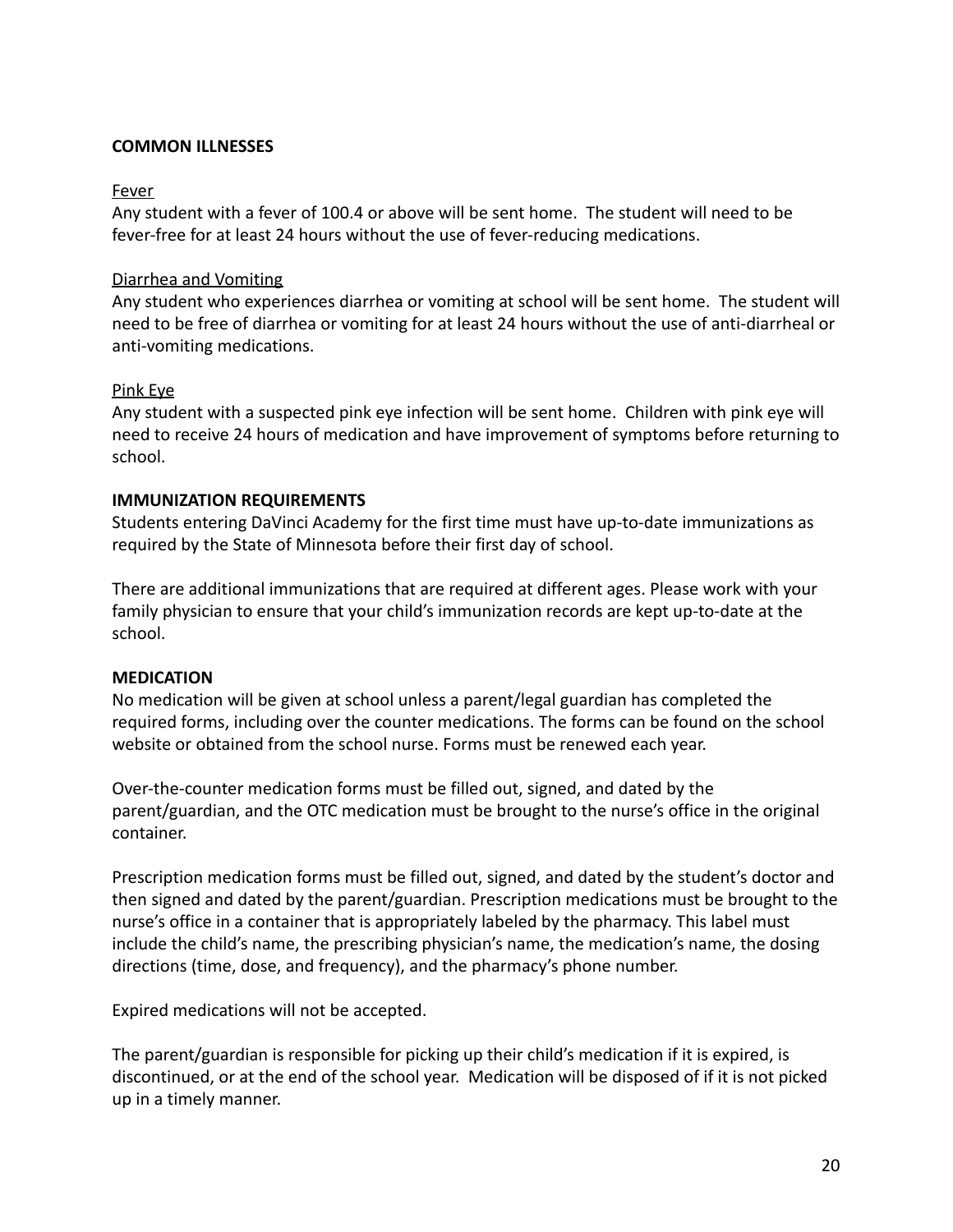Students may not carry any type of medication unless they are required to do so under the direction of a physician. If they are required to do so, a note from the physician must be on file indicating that the student is allowed to carry these item(s) during the school day. The prescription for the medicine(s) must be on file with the nurse's office and must state that the child needs to keep the medicine with them during the school day.

If you have questions about health concerns or student medications, please contact our school nurse Julie Swanson at jswanson@davincicharterschool.org.

# <span id="page-21-0"></span>**NUTRITIONAL PROGRAM**

#### **21-22 School year USDA announced free breakfast and lunches to all students.**

DaVinci Academy's nutritional program is catered by an off site catering company. Our child nutrition program is dedicated to providing high quality, nutritious meals to our students so they can learn and develop for their future. Our department's services include breakfast and lunch.

All student meals must meet the federal guidelines for types and amounts of food offered. In addition, they must be appealing to students so they are consumed. We work closely with MDE,USDA and our catering company to make sure we are following all guidelines correctly.

If your child has dietary restrictions (i.e., lactose intolerance, allergies, intolerances), please contact the Food Service Coordinator. A written copy of the restriction from a medical professional needs to be on file with the health office.

#### <span id="page-21-1"></span>**MEAL PAYMENT INFORMATION**

At mealtime, students will enter their 4 digit PIN to access their account. After doing so, their account is electronically debited. It is required that students have a positive balance in their account to purchase milk only or ala carte items. All special dietary meals must be paid for the time of pre-order.

#### <span id="page-21-2"></span>**PAYMENTS USING INFINITE CAMPUS ONLINE SERVICE**

Parents and guardians of DaVinci Academy students can now access even more information online about their student's child nutrition account. To manage your account, [Food Service My](https://davincicharterschool.org/?ddownload=32512) [Cart Infinite Campus Instructions](https://davincicharterschool.org/?ddownload=32512)

- View meal account balances.
- Sign up for automatic recurring payments.
- Receive email notifications of low balances.
- Make payments with a credit, debit card or direct bank account withdrawal.
- View a student's purchase history for the preceding 90 days.

Families that need help with their username and/or password can contact our front office staff.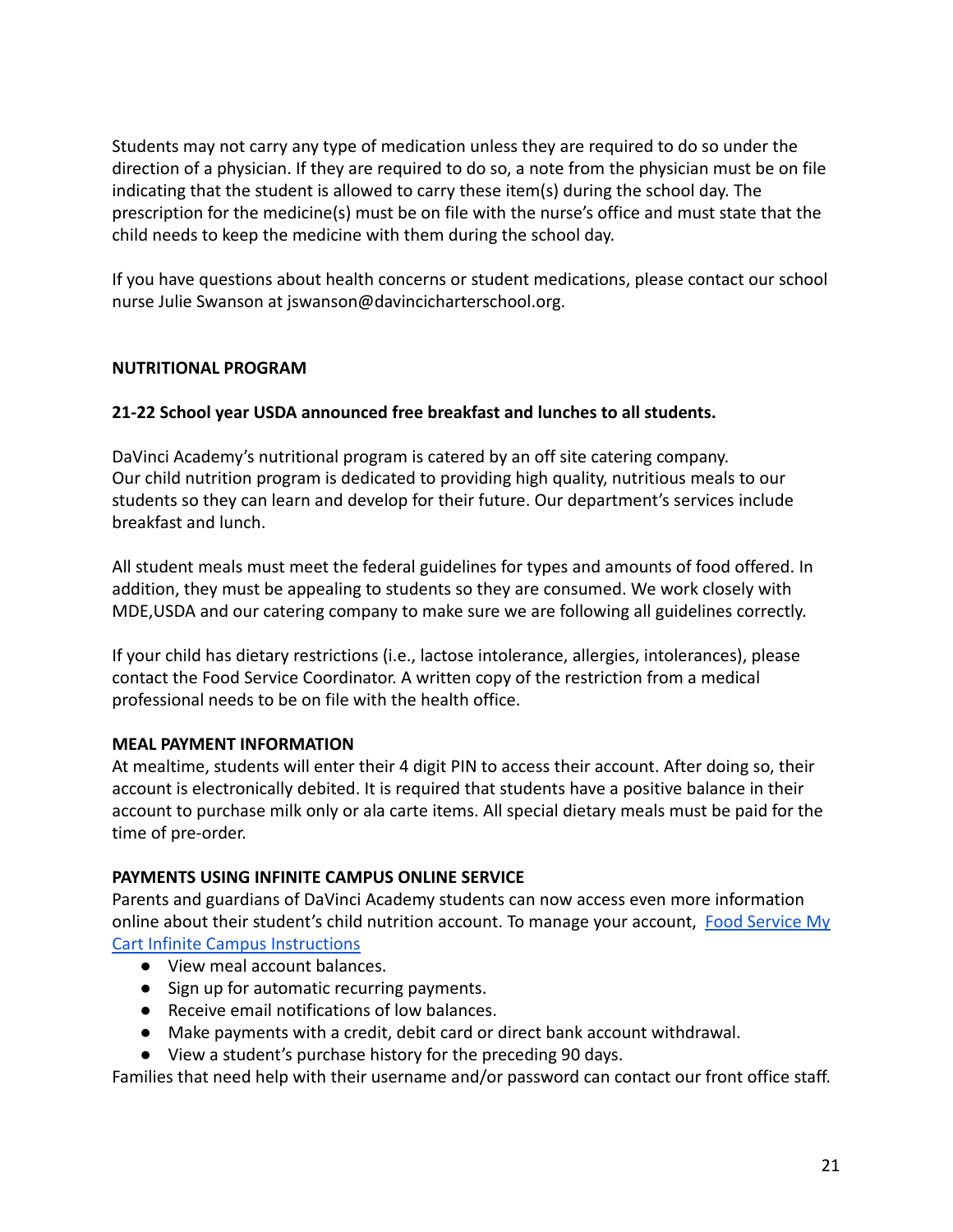#### <span id="page-22-0"></span>**OTHER PAYMENT OPTIONS**

Payments may be made by sending a check directly to your child's school after the start of the school year. When sending a check to the school, please attach a note or write in the memo your child's name and what the check should be applied to. If you must send cash with your child to school for a payment, please send it in an envelope with your child's name on the outside and where to apply the cash. This will ensure that the money you send will be deposited into the correct account.

#### <span id="page-22-1"></span>**BLOCKING STUDENT PURCHASES**

Parents and guardians may set limits or block extra purchases on their student's meal account by contacting the Food Service/Recess Coordinator Cassandra Anderson,

#### <span id="page-22-2"></span>**REFUNDS OR BALANCE TRANSFERS**

Parents and guardians may request a refund or request a balance transfer to other student's accounts by filling out the link. Child Nutrition [Refund Request](https://forms.gle/hsZV94yqytgP11F79)

#### <span id="page-22-3"></span>**APPLICATION FOR EDUCATIONAL BENEFITS**

Starting July 1st MDE releases the new income guidelines. We strongly encourage families to apply for free or reduced meals each school year (even when meals are free through the State). Our school receives Title 1 funding based on the number of families receiving benefits. You can fill out a paper copy or log into your Infinite Campus account and complete the application there.

If you have questions about the school meal programs or Applications for Educational Benefits, please contact Cassandra Anderson at [canderson1@davincicharterschool.org](mailto:canderson1@davincicharterschool.org).

This institution is an equal opportunity provider.

# **TRANSPORTATION**

#### <span id="page-22-5"></span><span id="page-22-4"></span>**BUSING**

These guidelines are meant to clarify how the busing service works at DaVinci Academy. It is critical that families understand the procedures used for busing as this system is different from most traditional public school systems.

DaVinci Academy does not offer door to door busing service to any families unless a child has an IEP (Individualized Education Plan) that reflects the need for special transportation. DaVinci Academy uses community bus stops to serve the students. The bus routes and stops are determined by the bus company, Kottke's Bus Company, Inc., in coordination with the school, and are created by using the following guiding principles:

1. Community-based bus stops: Publicly accessible places where families can safely wait with their kids in the morning and wait for them in the afternoon, and where the bus can easily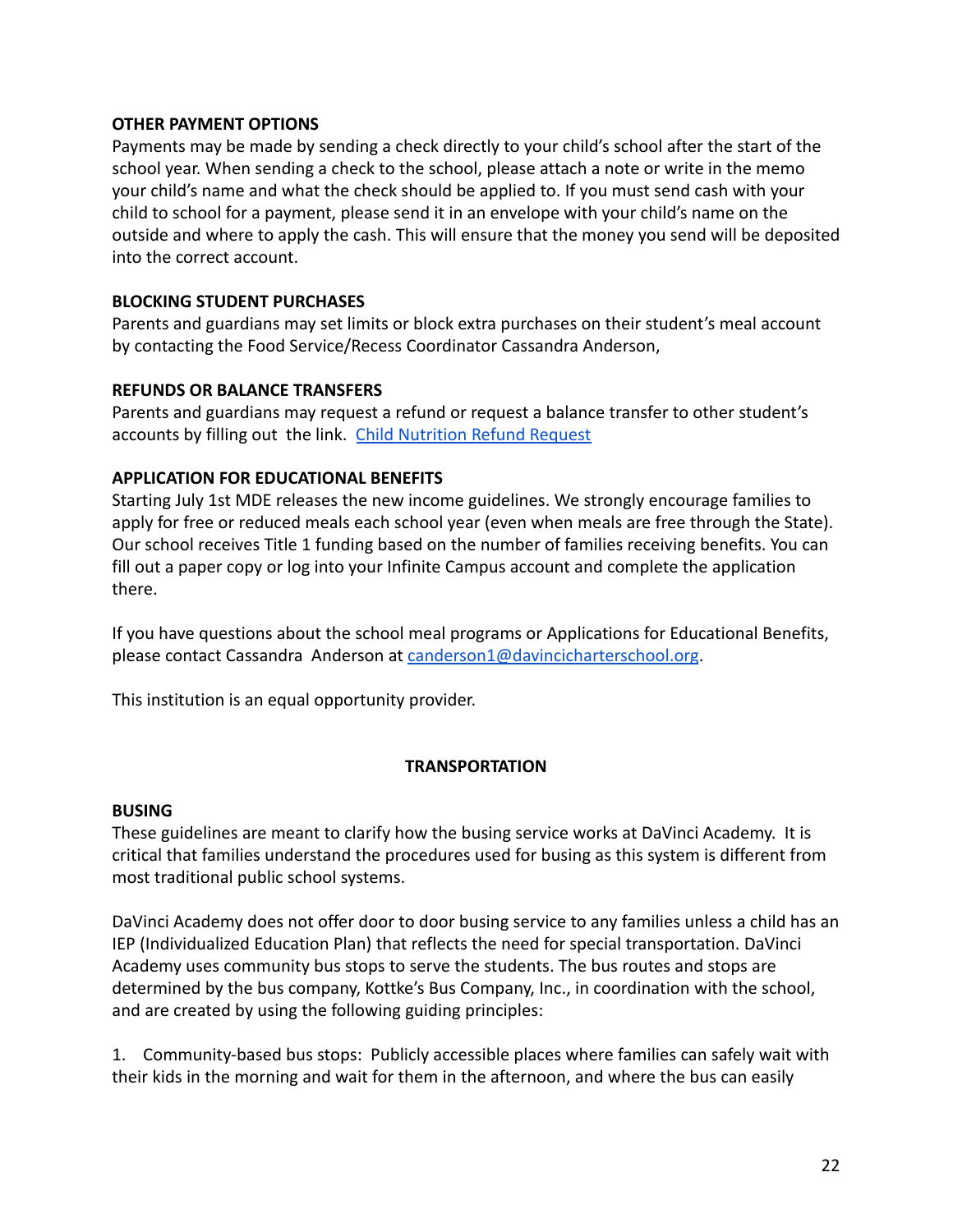access and maneuver. We also require permission from the establishment for use of their parking lot twice each day.

2. Maximum 50 minute average ride (assuming good weather and normal traffic). This implies shorter distances and fewer stops.

3. Generally stop within the Anoka Hennepin school district boundaries and no stops further than 1.5 miles outside the Anoka Hennepin school district boundaries.

A preliminary set of stops is communicated to families in the spring of the preceding year and families are required to choose the stop that they will be using for the following school year using a school designed form. Routes are then adjusted based on numbers and a final bus stop listing is presented to parents before the next school year begins.

Parents who have concerns about the bus stop should contact the school directly and may not move or create stops, nor pressure drivers or the bus company to move stops. Once the school year begins routes and stops will only be adjusted at the discretion of the administration for the following reasons:

- Safety and traffic concerns regarding the location of a stop
- Stops that are not being utilized by families
- Elimination of a stop by the parties who own the property on which the stop is located.
- Other qualifying circumstances as determined by the school and Kottke's.

# <span id="page-23-0"></span>**BUS STOP GUIDELINES**

# <span id="page-23-1"></span>**When to Arrive at Your Stop**

Parents/students should arrive 10 minutes early to their stop.

# <span id="page-23-2"></span>**Late Buses**

Please factor an additional 10-20 minutes into bus times during the first 3 weeks of school. It is normal and expected for buses to occasionally run late for the first few weeks as drivers learn their routes and students, families, and the school settle into a routine. Families are advised to arrive at their stops at the normally scheduled time and asked to wait the additional 15-20 minutes if needed. Arriving late may cause you to miss the bus if it is on schedule.

If a bus is running extremely late, DaVinci Academy will alert parents via email, text, or phone call through our automated system as soon as possible. Parents should make sure their contact information and preferences are current using the Infinite Campus Parent Portal in order to receive these important messages. [Click here](https://mncloud3.infinitecampus.org/campus/portal/davinci.jsp?status=portalLogoff&lang=en.) to access the link. DaVinci Academy's main office opens at 7:30 AM and some bus routes begin earlier.

If parents are concerned that their bus is running late, or that they missed their bus before the main office is open, they may call Kottke's dispatch office directly at 763-755-3100 Option 1.

# <span id="page-23-3"></span>**MORNING BUS**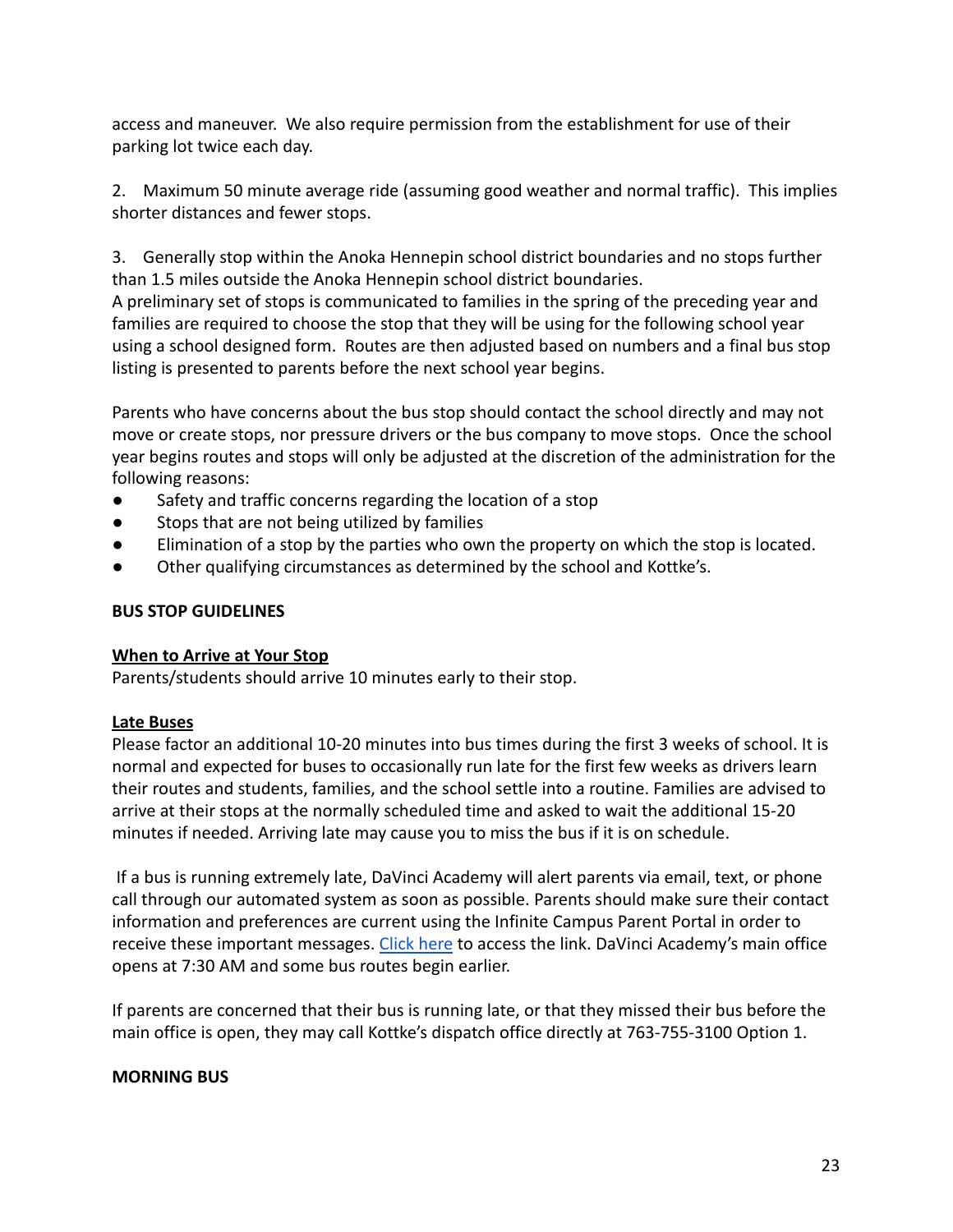#### <span id="page-24-0"></span>**Missing the Morning Bus**

Buses cannot wait for students who are late to the bus stop as it will slow down the rest of the route. If students miss their morning bus, their parents are responsible for transporting them to school. The bus will not loop back to pick up students who missed the bus. Students arriving late to school because they missed the bus will be recorded as having an unexcused tardy.

#### <span id="page-24-1"></span>**If the Bus is Late to School**

If students are late to school in the morning because the bus was late, they will not be marked late in Infinite Campus. This includes when their parents have to drive them to school because the bus was running abnormally behind schedule.

#### <span id="page-24-2"></span>**BUS DISMISSAL**

#### <span id="page-24-3"></span>**Afternoon Instructions**

Because of the complexity of managing transportation schedules for over 900 students, we use the Silent Dismissal program which allows parents to change transportation plans as necessary and ensures that the information gets to the school and the teachers in time for dismissal. Changes to a child's dismissal plans should be made by 1:30 p.m. each day and it is critical that parents keep their Silent Dismissal settings current. Students will be dismissed using the instructions given by Silent Dismissal, so if the setting is inaccurate the student will not get to where they are supposed to be going.

Neither the front office nor the teachers will be making adjustments to dismissal plans over the phone or email, as it is the parent's responsibility to keep Silent Dismissal settings current. You can always call the office for help in how to manage that program at 763-754-6577 or [click here](https://davinci.sdcs28.com/).

#### <span id="page-24-4"></span>**Afternoon Bus Departure**

Students will be dismissed from classes at 3:00 p.m. and will have 15 minutes to board the buses before they leave at 3:15. It is critical that buses leave on time in order to ensure that route schedules will be maintained.

#### <span id="page-24-5"></span>**Missing the Afternoon Bus**

Tracking down missing students is the most common reason for delays in bus departure. In order to keep the buses on schedule we are not able to wait for missing students. This makes the bus late and negatively affects every other family on the route. The following policies shall be in effect regarding missing/late students.

Kindergarten – Older students will escort kindergarten bus riders to their buses according to the daily Silent Dismissal settings chosen by their parents. For safety, kindergarten students will not be allowed on the bus if they are not on the electronic Silent Dismissal bus roster.

Lower School (1-4) – The school will attempt to track down missing lower school bussers until 3:10 p.m. if they are on the electronic Silent Dismissal bus roster as set by parents. For safety, lower school students will not be allowed to get on the bus if they are not on the electronic Silent Dismissal bus roster.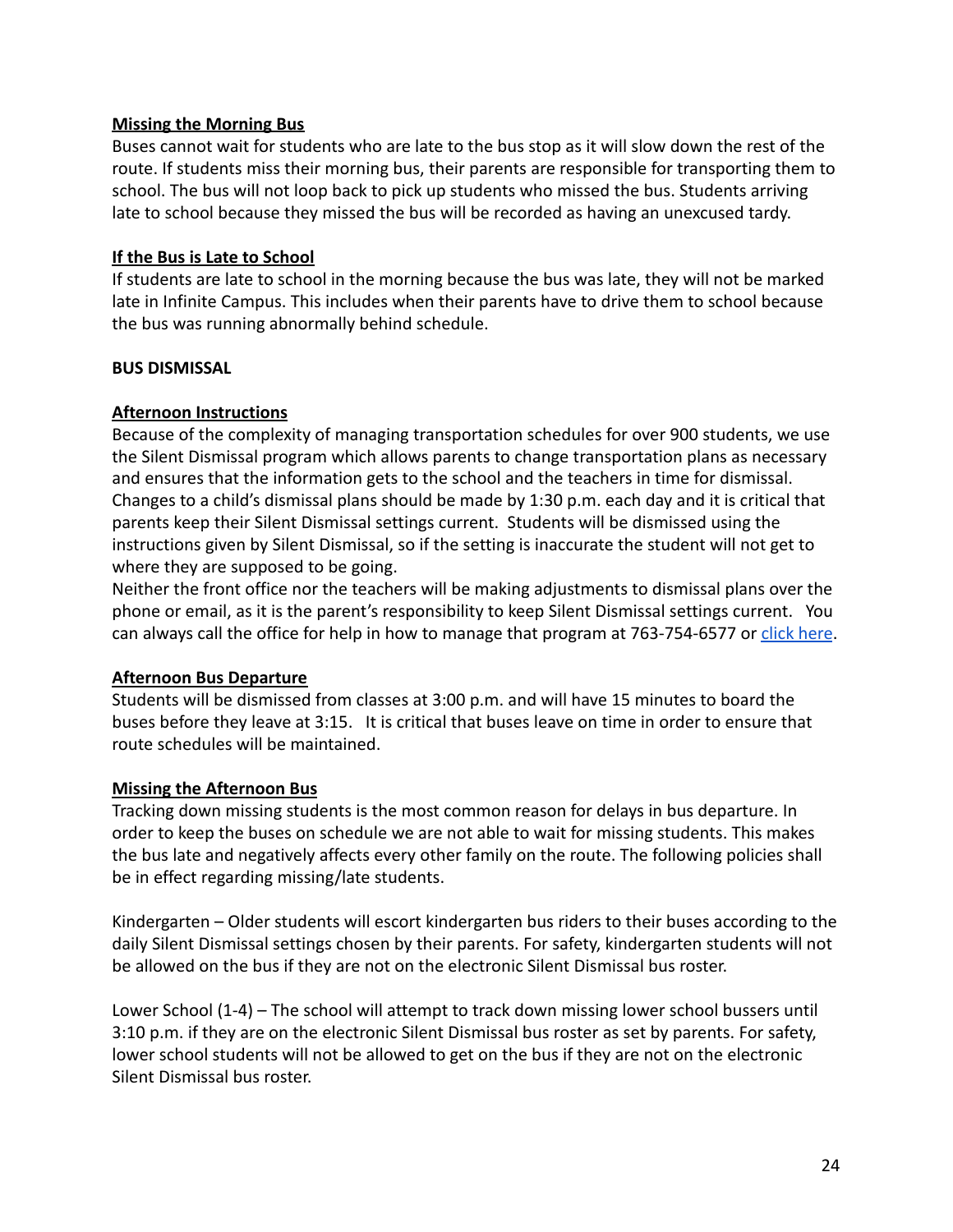Older Students (5-8) – The school will attempt to track down missing middle school bussers until 3:15 p.m. Middle school students who attempt to board the bus, but are not on the electronic Silent Dismissal bus roster will be allowed to get on the bus if they are a registered bus rider. Students of this age should know their own schedules and should follow parent instructions.

# <span id="page-25-0"></span>**Meeting the Bus at Drop-Off**

For the safety of our students, DaVinci Academy's policy is that no child is left at a bus stop if a parent/caregiver is not there; nor is a child allowed to walk home from the stop unsupervised without permission. If you would like to give your child special permission to wait for pick-up or walk home from their stop alone, please check the appropriate box on Silent Dismissal.

# <span id="page-25-1"></span>**Missing Your Child's Bus**

If parents miss their child's afternoon bus and have not signed the release that allows students to remain at the stop to wait, the student will continue riding the bus through the end of the route while the bus company or the school contacts the parents. Parents then have the option of either catching the bus at a later stop along the route, or picking up their child at the school. Any student remaining on the bus at the end of the route will be brought back to the school to wait for pick-up. All students must be picked up immediately upon school drop or they will be placed into the DaVinci Den after school program and parents will be charged a \$20.00 drop in fee. Parents may contact the Kottke's dispatch office directly if they missed their child's stop and wish to coordinate meeting the bus at the next stop. 763-755-3100 opt. 1. Calling the school's main office is also appropriate (763-754-6577).

\*\*Parents who routinely miss their child's afternoon drop-off may lose busing privileges for the remainder of the school year.

# <span id="page-25-2"></span>**CONDUCT ON SCHOOL BUSES**

Riding the school bus is a privilege, not a right. The school's general student behavior rules are in effect for all students on school buses. Consequences for school bus/bus stop misconduct will be imposed by the school under adopted administrative discipline procedures. Consequences are progressive and may include suspension of bus privileges. It is the school bus driver's responsibility to report unacceptable behavior to school administration.

# <span id="page-25-3"></span>**Bus Safety**

Students who have the opportunity to ride DaVinci Academy school buses must display behavior that is responsible and safe. The bus driver is responsible for the safety and discipline of the students on the bus and must be obeyed and treated with respect in order to guarantee the safety of everyone on the bus.

DaVinci Academy students will receive school bus safety training twice during the school year. The school bus safety training will include at least the following:

- Transportation by school bus is a privilege and not a right;
- School policies for student conduct while on the school bus;
- Appropriate conduct while on the school bus;
- The danger zones surrounding a school bus;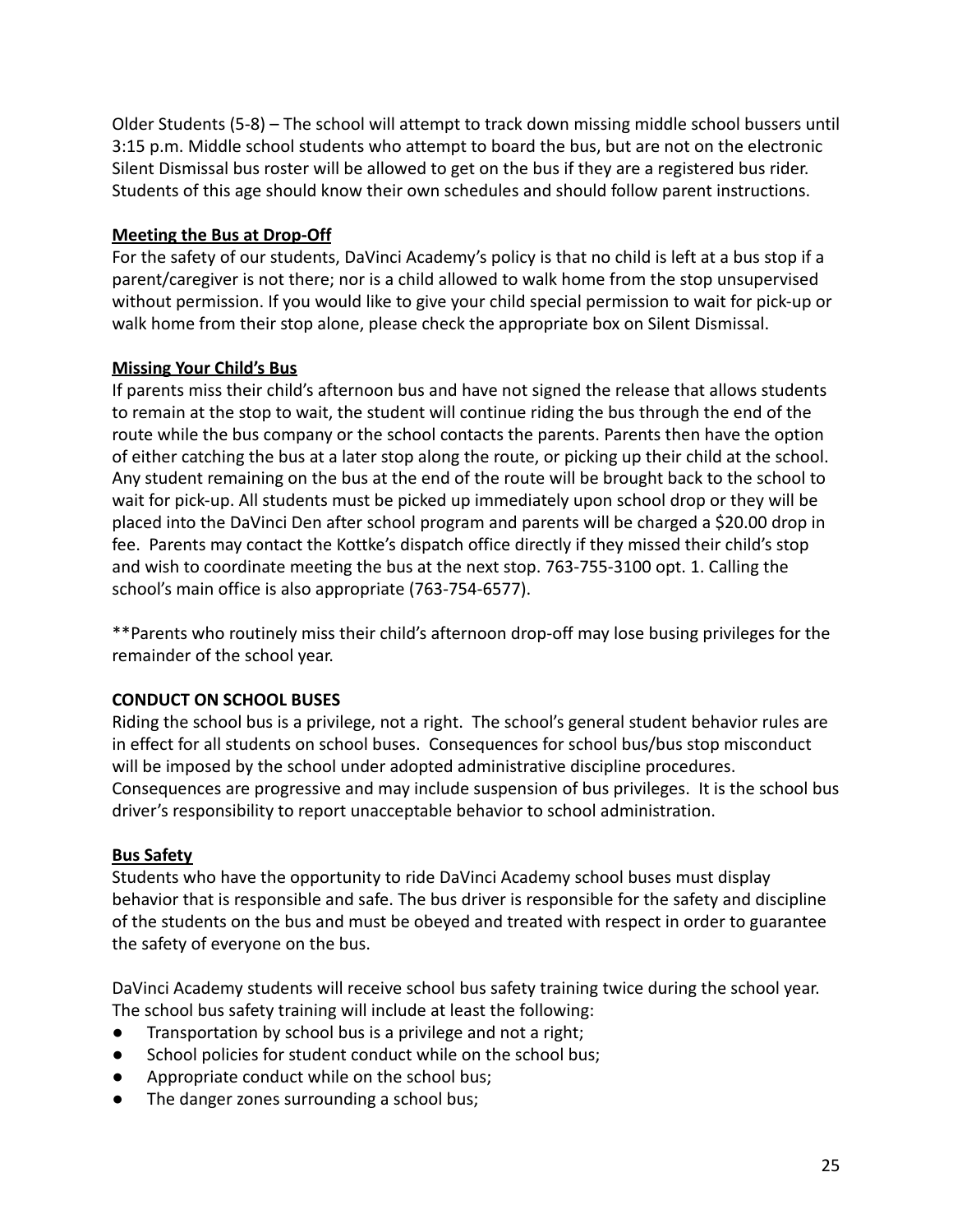- Procedures for safely boarding and leaving a school bus;
- Procedures for safe road crossing;
- School bus evacuation procedures.

# <span id="page-26-0"></span>**Rules at the Bus Stop**

- Get to your bus stop five to ten minutes before your scheduled pick up time. The school bus driver will not wait for late students.
- Respect the property of others while waiting at your bus stop.
- Keep your hands, arms, legs and belongings to yourself.
- Use appropriate language.
- Stay away from the street, road or highway when waiting for the bus.
- Wait until the bus stops before approaching the bus.
- After getting off the bus, move away from the bus.
- If you must cross the street, always cross in front of the bus where the driver can see you. Wait for the driver to signal to you before crossing the street.
- No fighting, harassment, bullying, intimidation or horseplay.
- No use of alcohol, tobacco or drugs.

# <span id="page-26-1"></span>**Rules on the Bus**

- During the COVID-19 pandemic rules on the bus may be adjusted to allow for social distancing. It is expected that all students follow bus regulations.
- Immediately follow the directions of the driver.
- Sit in your seat facing forward.
- Talk quietly and use appropriate language.
- Keep all parts of your body inside the bus.
- Keep your hands, arms, legs and belongings to yourself.
- No fighting, harassment, bullying, intimidation or horseplay.
- Do not throw any objects.
- No eating, drinking, or use of alcohol, tobacco, or drugs.
- Students are not allowed to take pictures or videos while riding the bus or waiting at the bus stop.
- Do not bring weapons or dangerous objects on the school bus.
- Do not damage the school bus.

# <span id="page-26-2"></span>**Consequences**

Consequences for school bus/bus stop misconduct will apply to all regular routes and field trips. Depending on the nature of the offense, consequences such as suspension or expulsion from the bus or from school may result from school bus/bus stop misconduct.

# <span id="page-26-3"></span>**Vandalism/Bus Damage**

Students damaging school buses will be responsible for the damages. Failure to pay such damages (or make arrangements to pay) within two weeks may result in the loss of bus privileges until damages are paid.

\*Refer to policy 709 Student Transportation Safety Policy for more information.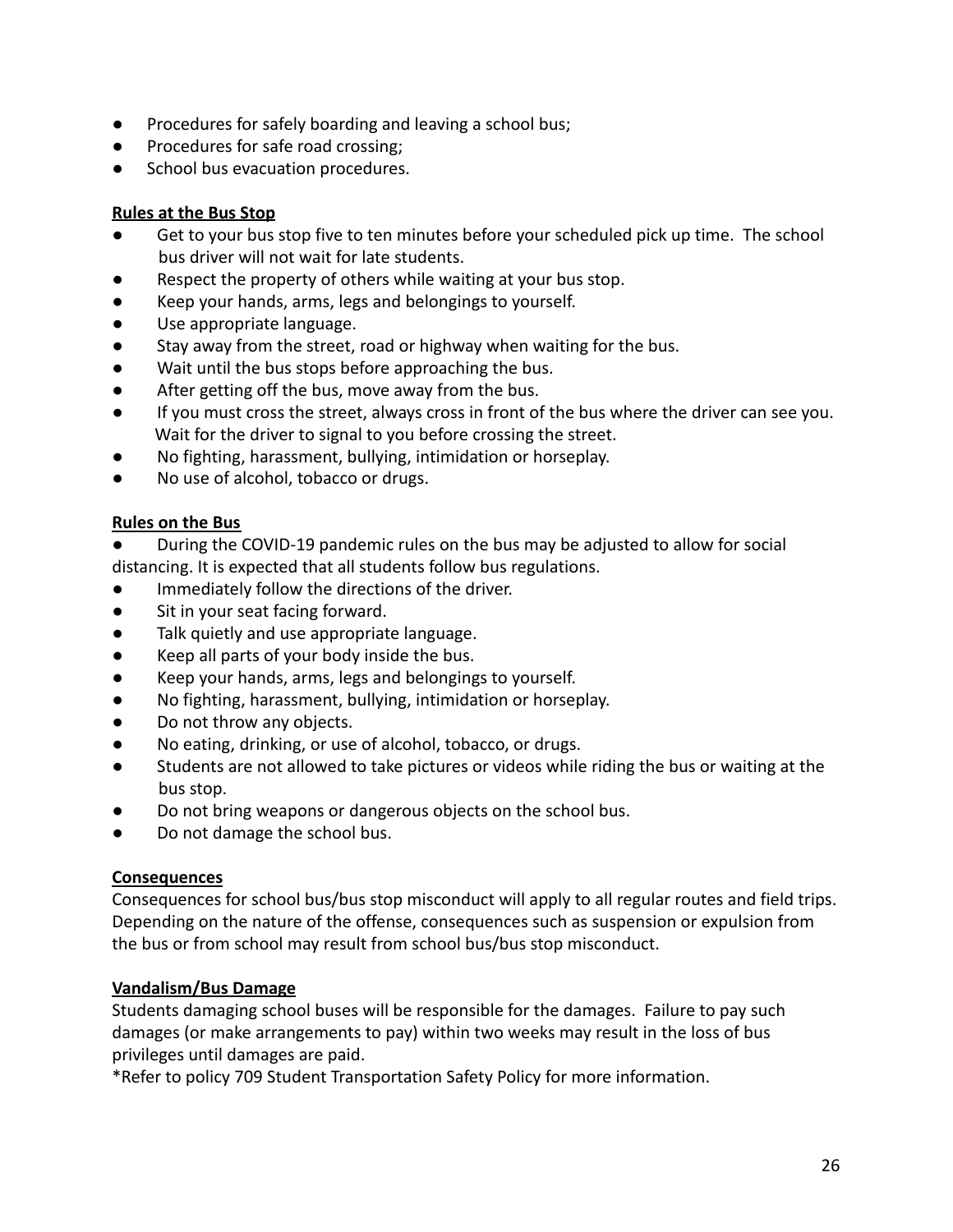#### **FAMILY INVOLVEMENT**

#### <span id="page-27-1"></span><span id="page-27-0"></span>**PARENT TEACHER ORGANIZATION (PTO)**

The PTO is an independent organization that meets monthly and the schedule is posted on DaVinci Academy's website. PTO exists to help foster the link between school, parents/legal guardians, and the community. By sponsoring different school events, these three elements are brought together to help students see school as a vital part of their lives in and out of the classroom. PTO also coordinates the raising of needed dollars for additional academic activities. As a school parent/legal guardian, your involvement in the PTO will be for the good of the whole school community. Parents/legal guardians are always welcome to join and encouraged to become active participants.

#### <span id="page-27-2"></span>**VOLUNTEERING**

Parents are encouraged to be involved in day-to-day activities at DaVinci Academy and are welcome in the school and in classrooms, whether visiting or volunteering. If you wish to volunteer in a classroom, please contact the classroom teacher directly. For other volunteer opportunities, please contact the volunteer coordinator. All volunteers must have a current background check on file in the office. The fee for that background check is \$10.00 and is to be paid by the volunteer.

DaVinci Academy recognizes and appreciates that families want to be actively involved in the education of their children. In addition, research shows that students whose parents are involved in their school perform better academically and socially. Here are some of the many possible ways in which parents can get involved:

- Participate on committees that provide a variety of services and direction
- Be a Teacher Assistant (TA) in the classroom
- Assist teachers with afterhours classroom projects
- Help with remodeling, painting, beautifying jobs
- Work in the office
- Coordinate and/or coach extracurricular programs
- Help with fund-raising projects
- Help with serving lunch
- Chaperone
- Bring in your special knowledge or come in as a speaker
- Prepare food for special school events
- Lead a club/sport team
- Participate in the parent organization
- Serve on the school board

#### **EXTRACURRICULAR ACTIVITIES**

<span id="page-27-3"></span>A growing number of extracurricular activities are offered after school to enrich the experiences of our students. DaVinci Academy's own teachers lead most extracurricular activities. You can discover these programs through the newsletters and our website. The purpose of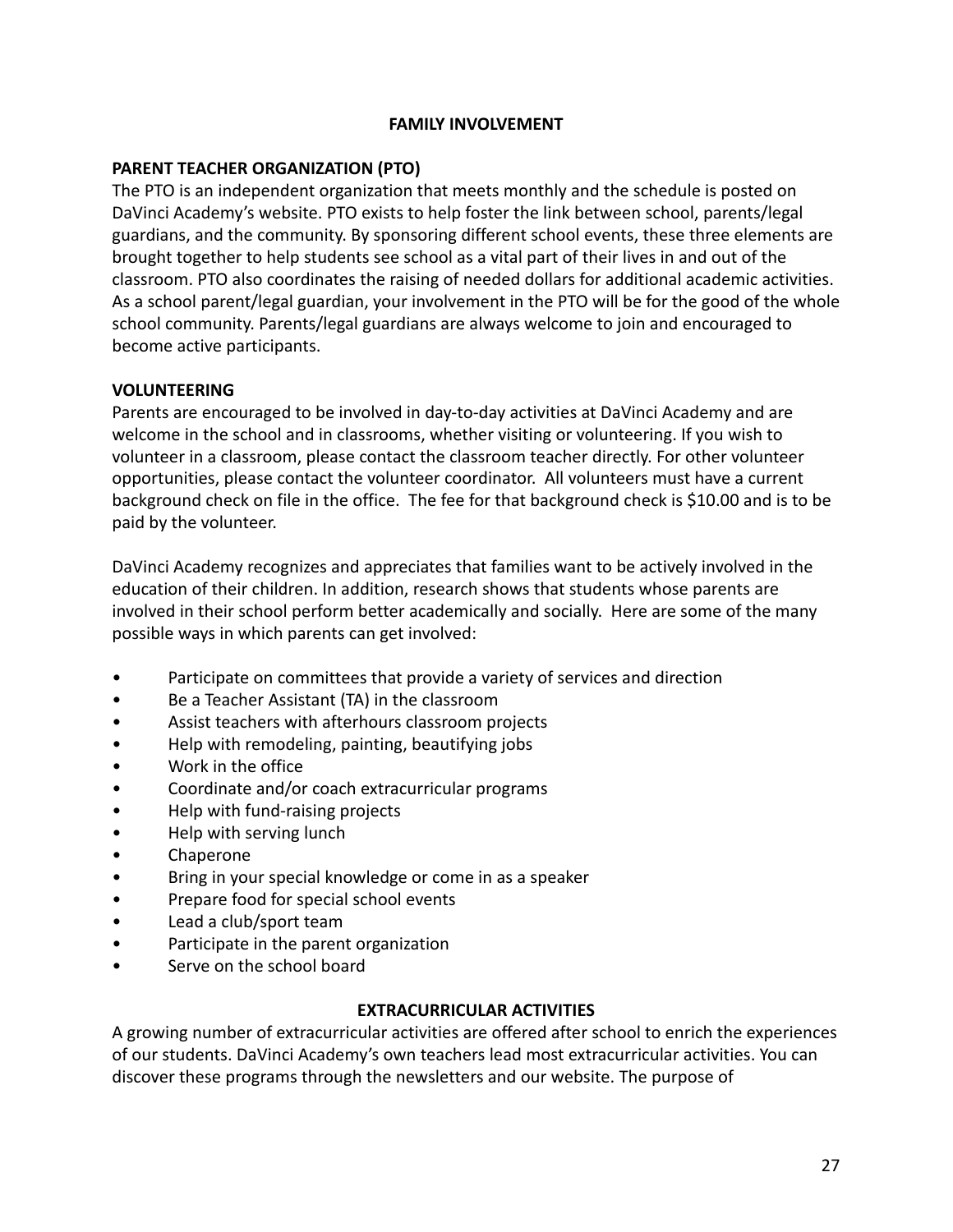extracurricular activities is to develop character, promote self-confidence, foster school spirit, and develop the gifts and talents of students.

Students involved in after school activities need to take all of their belongings with them to that event. Students must be supervised at all times. Most activities run from 3:15 p.m. – 4:30 p.m. It is critical that students who are involved in extracurricular activities are picked up on time. Teachers will walk students out to the east door at 4:30 for parent pick up. Siblings of students who are in a supervised activity are NOT allowed to wait in the school unsupervised. Only students enrolled in a supervised extracurricular activity should be in the school after 3:15 p.m.

# **Absences from School**

A student who is absent from school is not allowed to participate in extracurricular activities the day of the absence. A student needs to be present in school for four hours to participate in after school activities (unless the absence is excused and the principal is notified).

# **Conduct**

Participants are expected to represent Davinci Academy and display good conduct at all times. Students will adhere to the Behavior Expectations Policy for both on- and off-campus events.

# **OTHER INFORMATION**

# <span id="page-28-1"></span><span id="page-28-0"></span>**CLASSROOM PLACEMENTS**

It is school policy that we do not accept parent requests for particular teachers or classmates. Teachers work diligently to place all students in a classroom, which will be beneficial to their needs and learning styles.

The staff regards the annual assignment of students to classrooms to be a very important process and task. Many hours are spent weighing and considering a number of factors to create a classroom where each student can learn and thrive. Factors considered in recommending a classroom include:

- a balance of genders
- a range of academic abilities
- special needs
- social and emotional development
- learning styles

Final approval of class lists rests with the Academic Director. Parents/students are informed who their child's teacher will be at the annual Open House in August.

# <span id="page-28-2"></span>**ELECTRONIC DEVICES**

Electronic devices are not to be seen, heard or used at school UNLESS A STUDENT IS IN A CLASSROOM AND UNDER THE DIRECT SUPERVISION AND PERMISSION OF A TEACHER.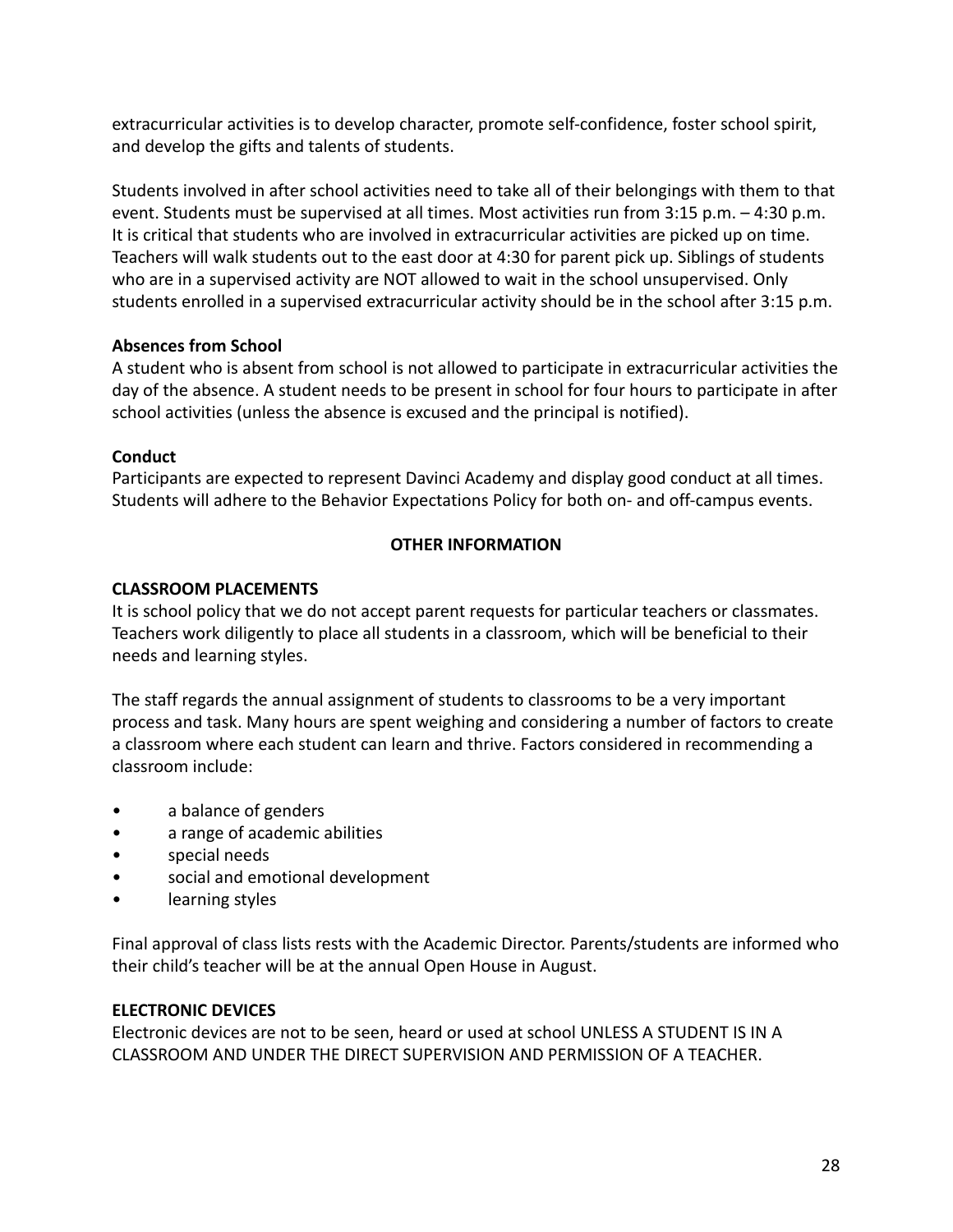Music devices (w/ headphones) and appropriate video games (w/ mute) may be used on the bus traveling to and from school. They are NOT allowed on field trips.

\*\*Cell phones with picture taking capability are not to be used during the school day and are prohibited in the bathroom areas at all times.

These are the exceptions to this rule:

1. Calculators and electronic planners that are being used appropriately and with teacher permission.

2. IPods or personal music players with headphones used as an educational accommodation, which has been approved by the administration, special education department, and classroom teacher.

The school may keep devices that are confiscated until a parent/legal guardian comes to pick it up and meets with a school official or teacher.

*DaVinci Academy is not responsible for lost, damaged or stolen electronic devices.*

# <span id="page-29-0"></span>**EMERGENCY DRILLS AND TRAINING**

Fire drill information and other safety instruction information will be presented to the teachers and staff regularly. The physical safety of the students is our absolute first responsibility. Whether in the parking lot, classroom, gym, playground, restrooms, hallways, on field trips, etc. the physical safety of our students should always be every adult's first priority.

The DaVinci Academy Crisis Plan addresses numerous potential crisis situations which allow staff, students, and parents/legal guardians to deal with an emergency in a safe and orderly manner. Throughout the school year students and staff will conduct practice drills, including, but not limited to, lockdowns, fire, tornado and evacuation drills.

# <span id="page-29-1"></span>**INTERNET USE**

Students may access only files or programs that they have permission to enter. Violations of any guidelines in this policy may result in disciplinary action up to and including termination of internet use. In addition, the school may advise appropriate legal officials of any illegal violations.

# <span id="page-29-2"></span>**ITEMS FROM HOME**

DaVinci Academy will not assume responsibility for loss or damage to any personal possessions students bring to school. Students should not bring expensive personal items or large sums of money to school. No weapons, real or toy, are allowed at school.

# <span id="page-29-3"></span>**LATEX**

Please do NOT bring in latex balloons.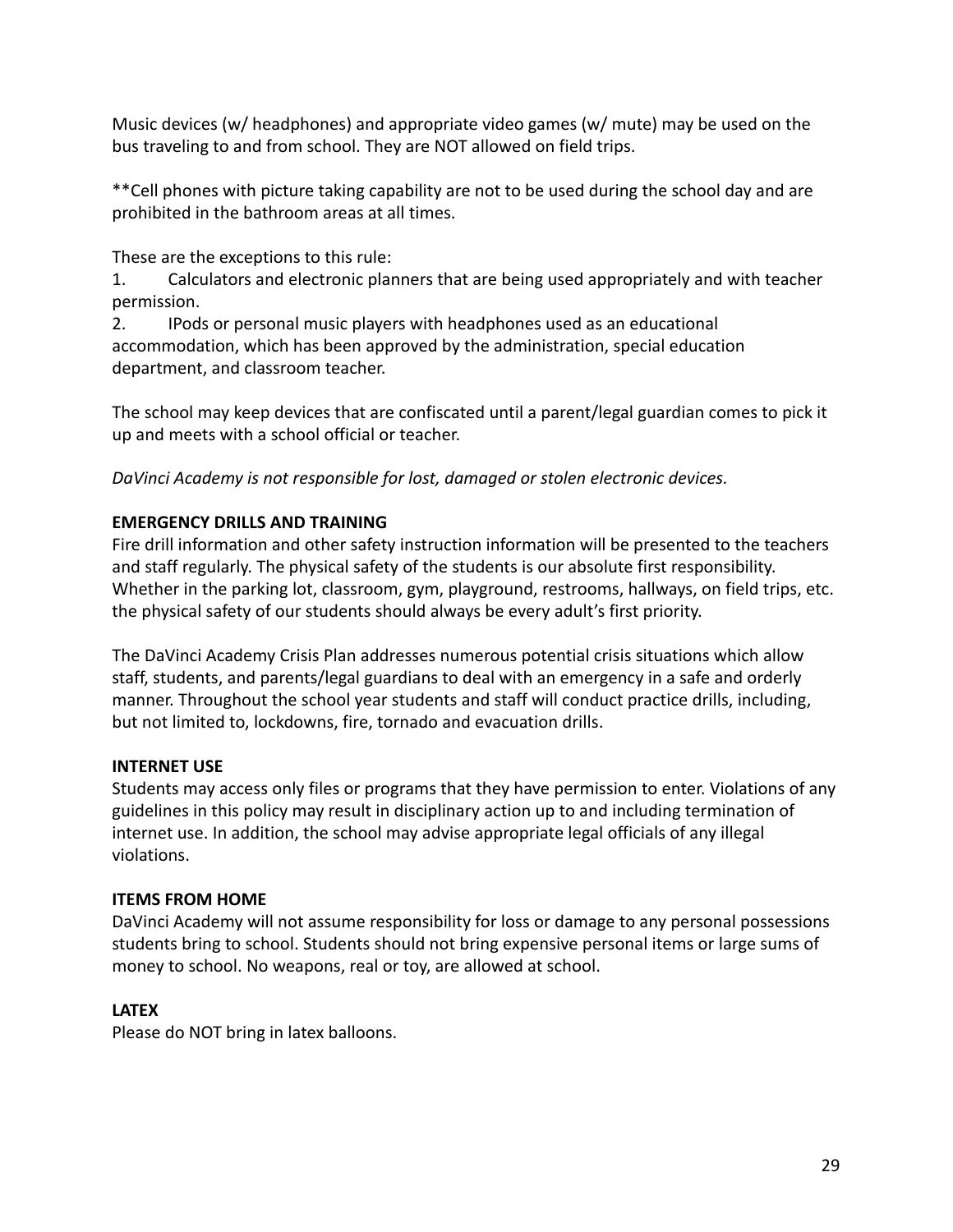#### <span id="page-30-0"></span>**LOST AND FOUND**

The lost and found area for clothing, books, etc. is located outside the library. The students will assume responsibility for any item brought to school. If your child leaves something on the school bus please call Kottke's Bus Company at (763)755-3100. Anything left in the Lost and Found area will be donated to a local organization at the end of every month, so it is important to check that space frequently for lost items.

#### <span id="page-30-1"></span>**PARENT CONTACT DURING SCHOOL DAY**

Contacting a Student: Should it become necessary for a parent to contact a child during school hours, this must be done through the school office instead of interrupting the classroom. Please do not go directly to the classroom. DaVinci Academy realizes the importance of providing a learning environment for all students that is free of distractions and disruptions. Whenever possible, parents/legal guardians should arrange to meet with and/or talk with their children outside the school day.

#### <span id="page-30-2"></span>**PETS**

Pets are not allowed in the building.

#### <span id="page-30-3"></span>**PHOTOS: PERMISSION FOR USE/ OPT OUT**

Parents/guardians give permission for us to use photos of their child(ren) in our school publications and on our website. Our website and written communications will not combine an image of a minor (student) with his/her last name. We are committed to our families, the privacy of their child(ren), and the right of privacy throughout our publications and communications.

If you would not like your student (s) photo published in any of our publications, please fill out [this form](https://docs.google.com/forms/d/1fMlZWEv_U68D9KSXsT0CUp7dwP5POiuYBCEMjcerRF0/edit) which can also be found on our website.

# <span id="page-30-4"></span>**RECESS**

Students in grades K- 8 have a scheduled recess.

- Students will stay indoors for recess when the outside temperature and/or wind chill is at/or below 0 degrees.
- During winter months, students are expected to have coats, boots, hats or hoods, and mittens or gloves.
- Notes should be sent with the student to the classroom teacher if there is a valid reason your child should not participate in outdoor recess.
- It is expected that students do go outside unless there is a valid reason.

#### <span id="page-30-5"></span>**SECURITY**

All doors will be locked between 8:00 a.m. - 3:00 p.m. except the front entrance of the school. Access at the front door requires visitors to ring the bell to be allowed entrance. All visitors must check in at the office. To ensure all our students' safety, a visitor or volunteer tag is necessary beyond the office area.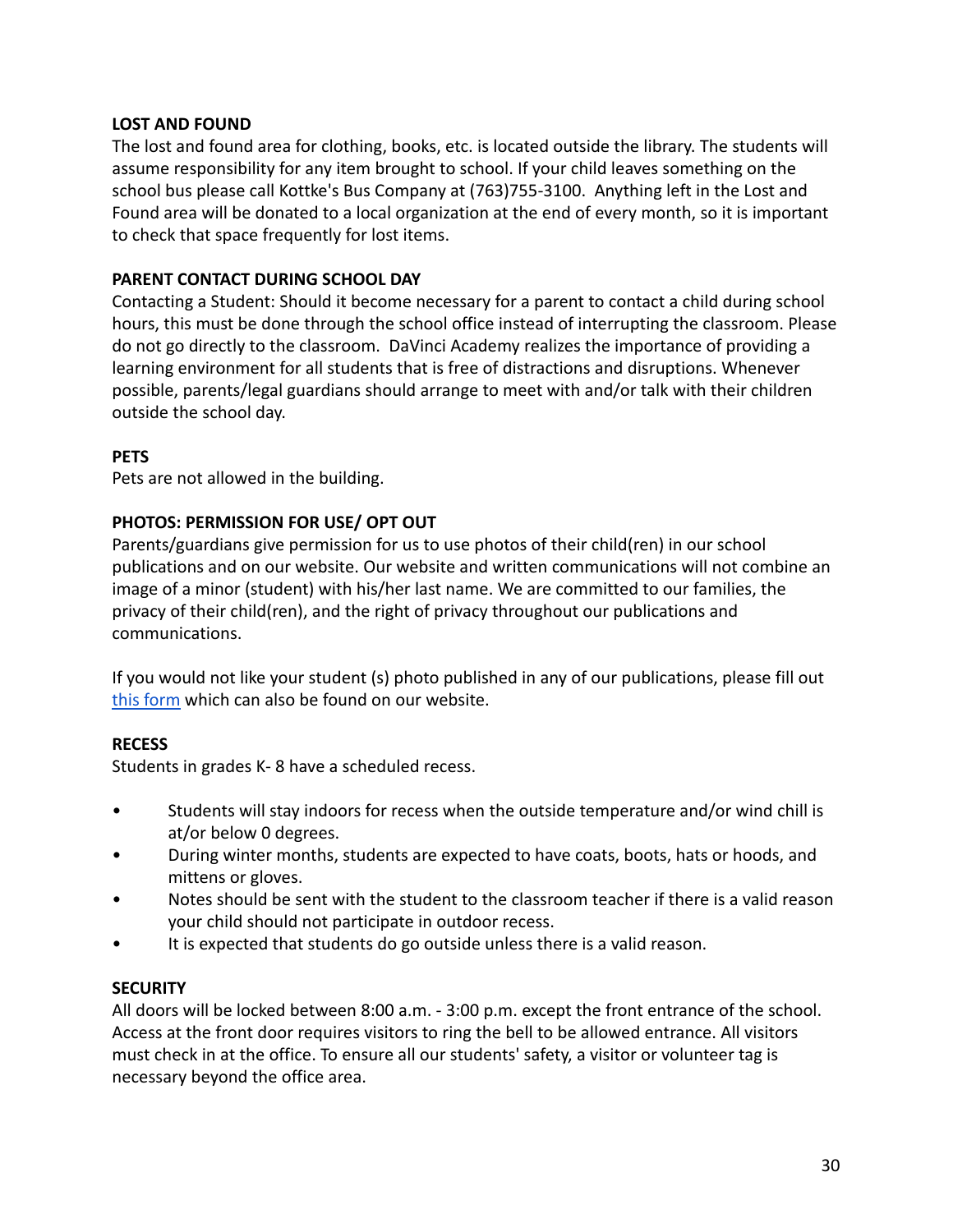#### <span id="page-31-0"></span>**SCHOOL PICTURES**

School pictures are taken at the beginning of the school year. All students have their picture taken whether or not a package is purchased. Package choices and payment are made before the pictures are taken. Payment or returned pictures are due after parents/legal guardians view the packages. We may schedule spring pictures in which parents may choose to have their children participate.

#### <span id="page-31-1"></span>**STUDENT SEARCHES**

Lockers and desks are available for student use. Student lockers and desks are the property of Davinci Academy of Arts and Science and as such are subject to inspection at any time.

Students' possessions and/or a student's person may be searched when school officials have a reasonable suspicion that the search will uncover a violation of law or school rules.

See policy 502 for more information.

#### <span id="page-31-2"></span>**SUSPECTED CHILD ABUSE**

Each faculty and staff member of DaVinci Academy is a mandated reporter. If a faculty or staff member has reasonable cause to know or suspect that a child has been subjected to abuse or neglect or who has observed the child being subjected to circumstances or conditions that would reasonably result in abuse or neglect must, by law, immediately report or cause a report to be made of such fact to the county department of social services or local law enforcement agency.

#### <span id="page-31-3"></span>**TELEPHONE USE BY STUDENTS**

Students may only use the office phone for urgent or emergency calls. Making social plans is not considered an emergency. Teachers and students are not able to take calls during instruction. If there are emergency messages that need to be given during the school day, please leave the message in the office.

# <span id="page-31-4"></span>**TEXTBOOKS, LIBRARY BOOKS, TECHNOLOGY AND OTHER SCHOOL MATERIALS**

It is the responsibility of DaVinci Academy students to return textbooks, computers, classroom library books and any other school materials at the end of the school year in good condition. Parents/legal guardians must assume responsibility for damage to or loss of any textbooks, classroom library books, audio/visual equipment or other school materials used by their child/children. Replacement costs and/or damage fines will be assessed for any lost or damaged materials. These fines must be paid in full before a final report card will be issued. The teachers, in conjunction with the Academic Director, will determine these fees.

# <span id="page-31-5"></span>**UNIFORM / DRESS CODE**

# (Excerpt from Policy 504)

The purpose of this policy is to minimize distractions and focus students' attention on their work at school rather than their attire, and to project a unified school image, which is proper and neat in appearance, reflecting the important work of the school. The dress code is a means to support and promote the mission and vision of the school.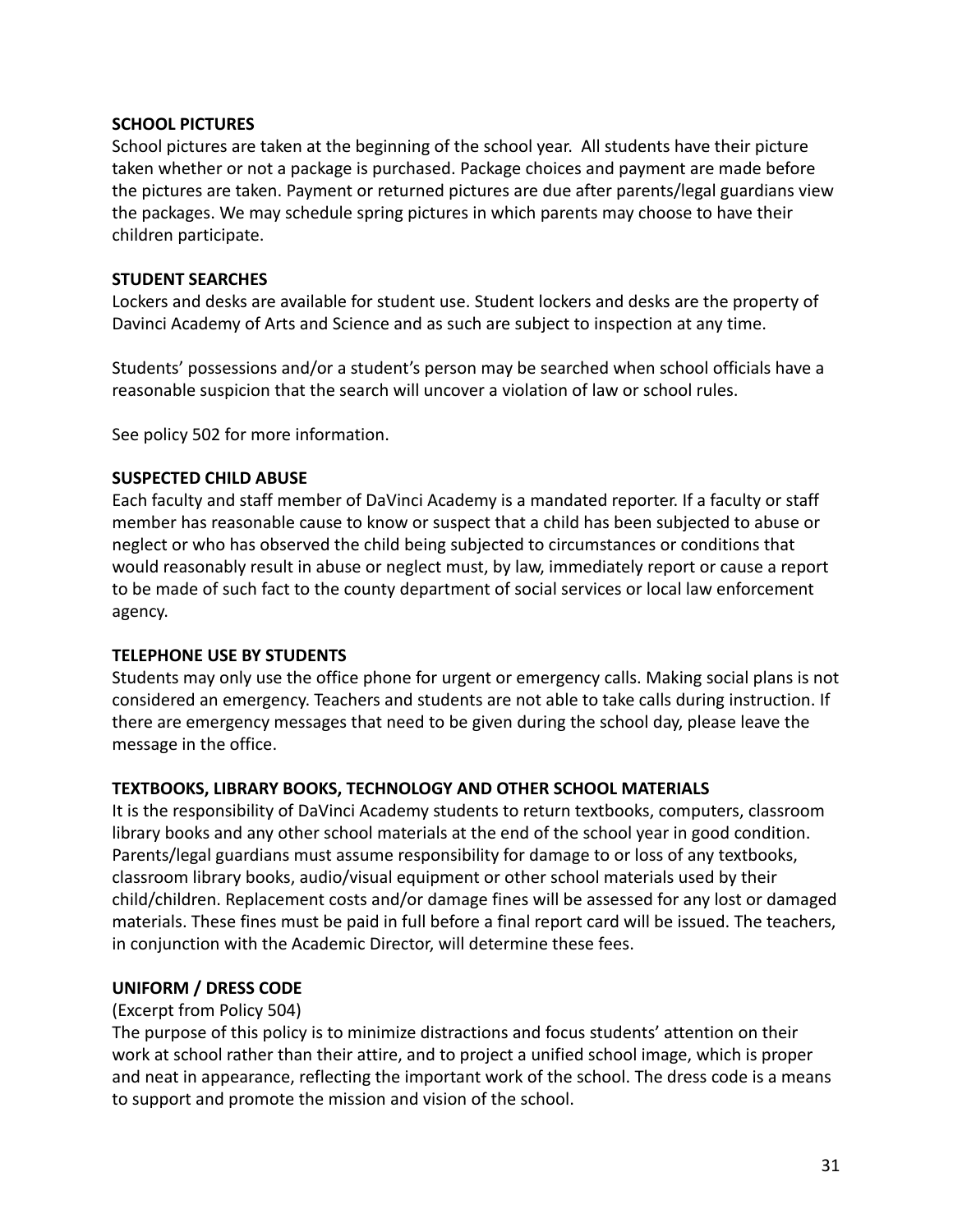As with all school operations, dress code requirements shall be nonsectarian and ensure student safety. The school may restrict the wearing of any attire otherwise complying with the dress code where the wearing of such attire would compromise the student's physical safety in a particular situation (e.g. the wearing of any jewelry may be prohibited during physical education for safety reasons).

School Administrators may approve modified uniform days for events, field trips, student morale and other uses at their discretion.

# <span id="page-32-0"></span>**Dress Code Responsibility**

The implementation of the DaVinci Academy dress code is a shared responsibility.

- A. Parents/legal guardians are expected to ensure their children are in compliance.
- B. Students are expected to comply with the dress code on a daily basis and encourage their classmates to do the same.
- C. Staff will enforce the dress code in a positive and reassuring manner with oversight from the Directors.

#### <span id="page-32-1"></span>**Dress Code Policy Enforcement**

When a student appears at school out of uniform, they will be required to correct the violation. Parents may be contacted to bring alternative clothing immediately to school. Refusal to comply with this policy may result in a discipline referral. Dress code for distance learning may be modified.

| U JIIILS   |                                                                                                                                                             |  |
|------------|-------------------------------------------------------------------------------------------------------------------------------------------------------------|--|
| Color      | Grades K-5: Solid red                                                                                                                                       |  |
|            | Grades 6-8: Solid navy blue                                                                                                                                 |  |
| Style      | Polo (short or long sleeve); long sleeve undershirts are not allowed<br>under a short sleeve polo shirt. See Accessories for information on<br>undershirts. |  |
| Other Info | Polo shirts required under all sweaters and sweatshirts (see below);<br>polo shirts must be tucked in and fit appropriately.                                |  |

# **Polo Shirts**

#### **Sweaters, Sweatshirts & Fleece**

| Color      | Grades K-5: Solid red, solid white or solid black           |  |
|------------|-------------------------------------------------------------|--|
|            | Grades 6-8: Solid white, solid black, or solid navy blue    |  |
| Style      | Cardigan, V-neck or crew neck. No hooded sweatshirt allowed |  |
| Other Info | Polo shirts required under all options with collar visible  |  |

#### **Pants/Shorts**

| Color | Black or khaki                                         |
|-------|--------------------------------------------------------|
| Style | Fitted or elastic waist; chino, Dockers or cargo style |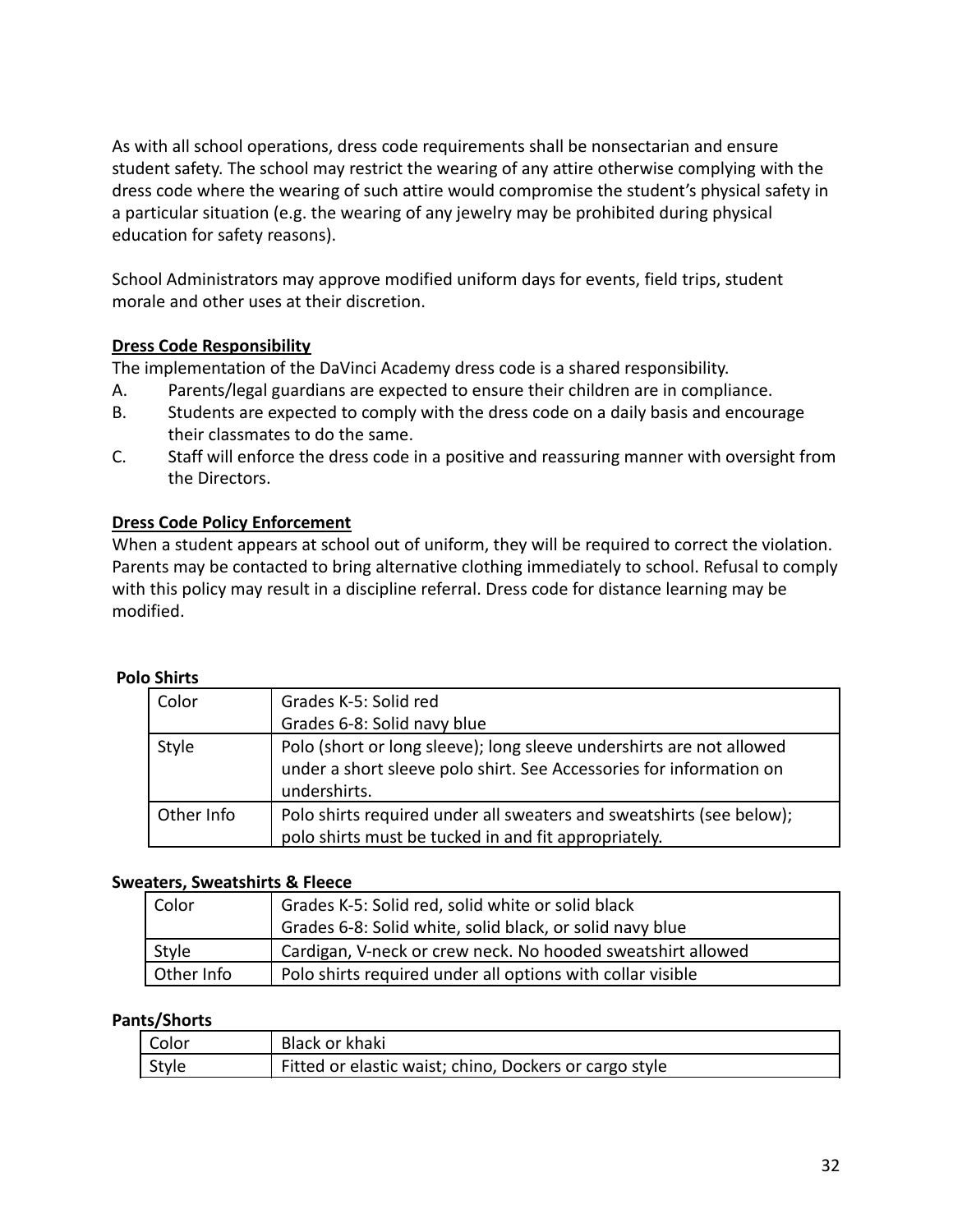|            | Not allowed, for example: Denim jeans, black jeans, sweatpants or<br>athletic style, oversized pants, bicycle/spandex shorts, cut-offs,<br>leggings/jeggings/yoga pants, short-shorts or boxer shorts |
|------------|-------------------------------------------------------------------------------------------------------------------------------------------------------------------------------------------------------|
| Fabric     | Twill, cotton or cotton blend or polyester blend (i.e. Dockers style)                                                                                                                                 |
| Other info | Pants and shorts must be hemmed. Shorts must be knee length. Must                                                                                                                                     |
|            | fit appropriately and be free of holes.                                                                                                                                                               |

# **Skirts/Skorts/Jumpers/Capris**

| Color      | Black or khaki                                                                                                                                                                                                                                                                                                                  |
|------------|---------------------------------------------------------------------------------------------------------------------------------------------------------------------------------------------------------------------------------------------------------------------------------------------------------------------------------|
| Style      | Fitted or elastic waist                                                                                                                                                                                                                                                                                                         |
|            | Not allowed, for example: Netting, lace, multi-layers, denim                                                                                                                                                                                                                                                                    |
| Fabric     | Twill, cotton or cotton blend or polyester blend.                                                                                                                                                                                                                                                                               |
| Other info | Must be longer than finger-tip length and fit appropriately. If the skirt,<br>skort or jumper is shorter than one-inch above the knee, students must<br>wear black or white leggings/tights underneath. Any pants or leggings<br>worn under a skirt, jilbab, or abaya must comply with the uniform<br>policy; no jeans allowed. |

# **Religious Exceptions – Jilbab, Abaya or Hijab**

| Color      | Jilbab & Abaya: Black or khaki                                         |  |
|------------|------------------------------------------------------------------------|--|
|            | Hijab: Black, red, white or navy blue                                  |  |
| Style      | Jilbab & Abaya: solid color, no beads or designs                       |  |
|            | Hijab: Solid color, no beads or designs                                |  |
| Fabric     | Twill, cotton or cotton blend or polyester blend.                      |  |
| Other info | Any pants or leggings worn under a skirt, jilbab, or abaya must comply |  |
|            | with the uniform policy; no jeans allowed.                             |  |

# **Accessories**

| Socks/Tights                       | Free of inappropriate messages or pictures. Socks must be knee-length<br>or shorter.                                                                                                    |
|------------------------------------|-----------------------------------------------------------------------------------------------------------------------------------------------------------------------------------------|
| Shoes                              | Any color tennis shoes required on gym days<br>Not allowed, for example: flip flops, beach shoes, slippers or shoes with<br>more than a one inch heel                                   |
| Undershirts                        | Grades K-5: Must be solid red or solid white.<br>Grades 6-8: Must be solid navy blue or solid white.<br>All: Long sleeve undershirts must not be worn under short sleeve polo<br>shirts |
| Hair<br>accessories<br>and Jewelry | Must be unobtrusive.                                                                                                                                                                    |
| Hats                               | No hats, hoods or caps on heads except winter wear. Hats, caps and<br>hoods cannot be worn inside the school.                                                                           |